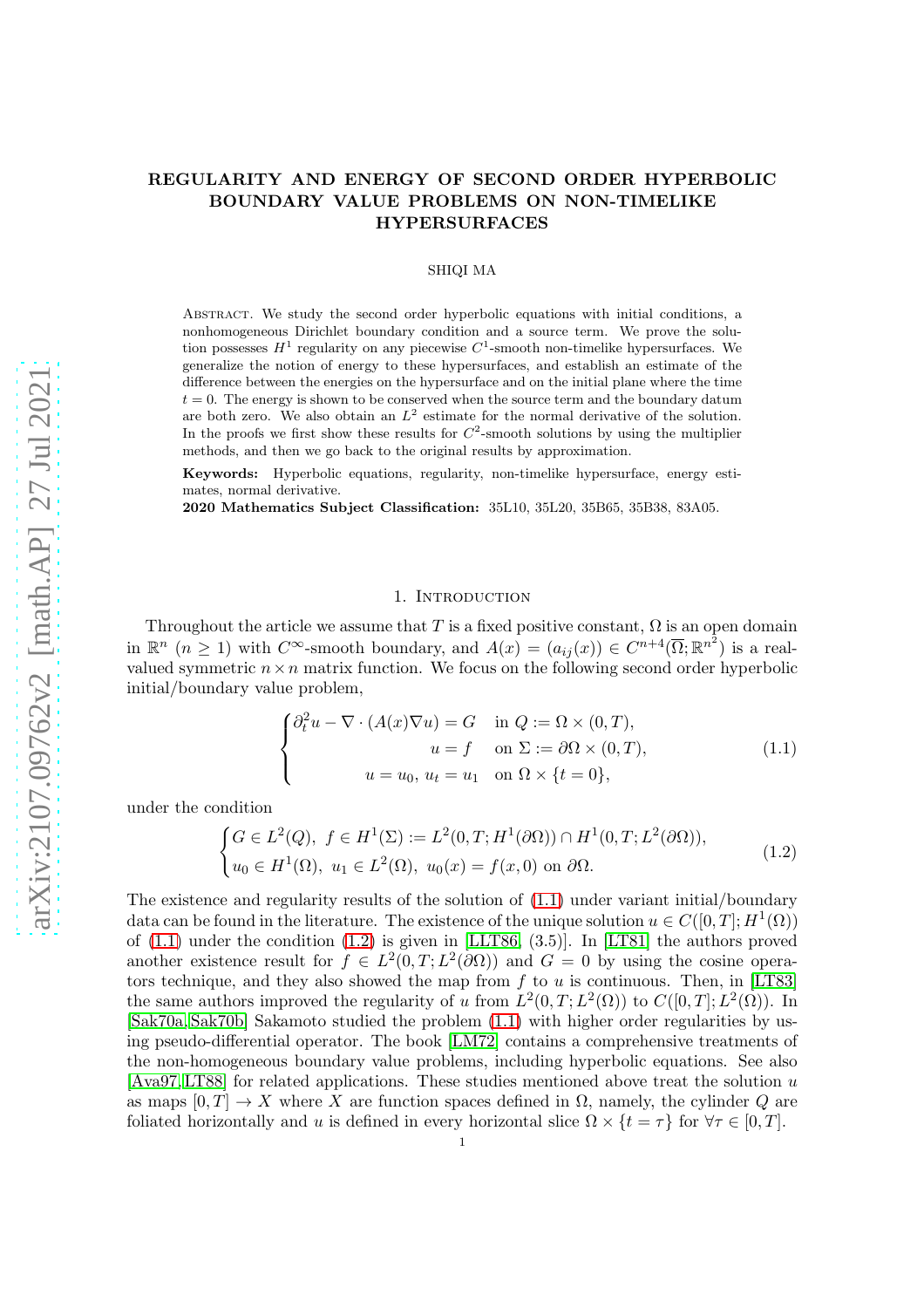

FIGURE 1. An example of the non-timelike hypersurfaces  $\Gamma_{S}$ .

In this article, we investigate the properties of the solution of  $(1.1)-(1.2)$  $(1.1)-(1.2)$  on non-horizontal hypersurfaces  $\Gamma_S$  described by

<span id="page-1-0"></span>
$$
\Gamma_S := \{ (x, S(x)) \, ; \, x \in \overline{\Omega} \}.
$$

Check Fig. [1](#page-1-0) as an example. The restrictions of the solution on slanted hypersurfaces have already appeared in the literature. In [\[RU14\]](#page-21-2), the authors studied the equation  $(\partial_t^2 - \Delta +$  $q$ U = 0 incited by an incident wave  $\delta(t - x_1)$ . When encountered with the potential q, the incident wave generates a scattered wave u such that

$$
U(x,t) = \delta(t - x_1) + u(x,t)H(t - x_1)
$$

where H is the Heaviside function. [\[RU14,](#page-21-2) Theorem 1] proves that the scattered wave u is also a solution of the equation  $(\partial_t^2 - \Delta + q)u = 0$  and

$$
u(t, x', t) = -\frac{1}{2} \int_{-\infty}^{t} q(s, x') ds, \quad \forall (x', t) \in \mathbb{R}^{n}.
$$

The expression above involves the restriction of u on the lightlike hypersurface  $\{(t, x', t)\}$  of  $\mathbb{R}^{n+1}$ . Similar situations also appeared in [\[RS20a,](#page-21-3) [RS20b,](#page-21-4) [MPMS21\]](#page-20-6), and in [\[MS21\]](#page-20-7) in the presence of a Riemannian metric.

When regarding  $\Gamma_S$  as a submanifold of Q, the upward normal vector  $\nu$  of  $\Gamma_S$  is given by

<span id="page-1-4"></span>
$$
\nu := (\nu_x, \nu_t) = \left(\frac{-\nabla S}{\sqrt{1 + |\nabla S|^2}}, \frac{1}{\sqrt{1 + |\nabla S|^2}}\right).
$$
\n(1.3)

We say a hypersurface is timelike (resp. lightlike, spacelike) with respect to A at a pint  $p$  if and only if the normal vector  $\nu$  at p satisfies

$$
|\nu_x|_A < |\nu_t|
$$
, (resp.  $|\nu_x|_A = |\nu_t|$ ,  $|\nu_x|_A > |\nu_t|$ ), where  $|\xi|_A := \overline{\xi}^T A(x)\xi$ .

And the hypersurface is said to be timelike (resp. lightlike, spacelike) if it is timelike (resp. lightlike, spacelike) at every point. In this article we restrict our attentions only to non-timelike (i.e. lightlike or spacelike) hypersurfaces. Therefore, we put the following assumption.

<span id="page-1-2"></span>**Assumption [1](#page-1-1).1.**  $S \in C^1(\overline{\Omega}, [0, T])$  piecewisely<sup>1</sup>, and  $\Gamma_S$  is a non-timelike hypersurface, i.e. and  $|\nabla S(x)|_A \leq 1$  for  $\forall x \in \Omega$ .

We also assume that  $-\nabla \cdot (A(x)\nabla)$  is an elliptic operator, namely,

<span id="page-1-3"></span>**Assumption 1.2.** There exist two positive constants  $c_1$ ,  $c_2$  such that for  $\forall \xi \in \mathbb{C}^n$  and  $\forall x \in \overline{\Omega},$ 

$$
c_1|\xi|^2 \le |\xi|_A^2 := \overline{\xi}^T A(x)\xi \le c_2|\xi|^2.
$$

<span id="page-1-1"></span><sup>&</sup>lt;sup>1</sup>For convenience, we shall say " $S \in C^1(\overline{\Omega}, [0,T])$  piecewisely" if S is piecewisely  $C^1$ -smooth in  $\overline{\Omega}$  and its range is contained in  $[0, T]$ .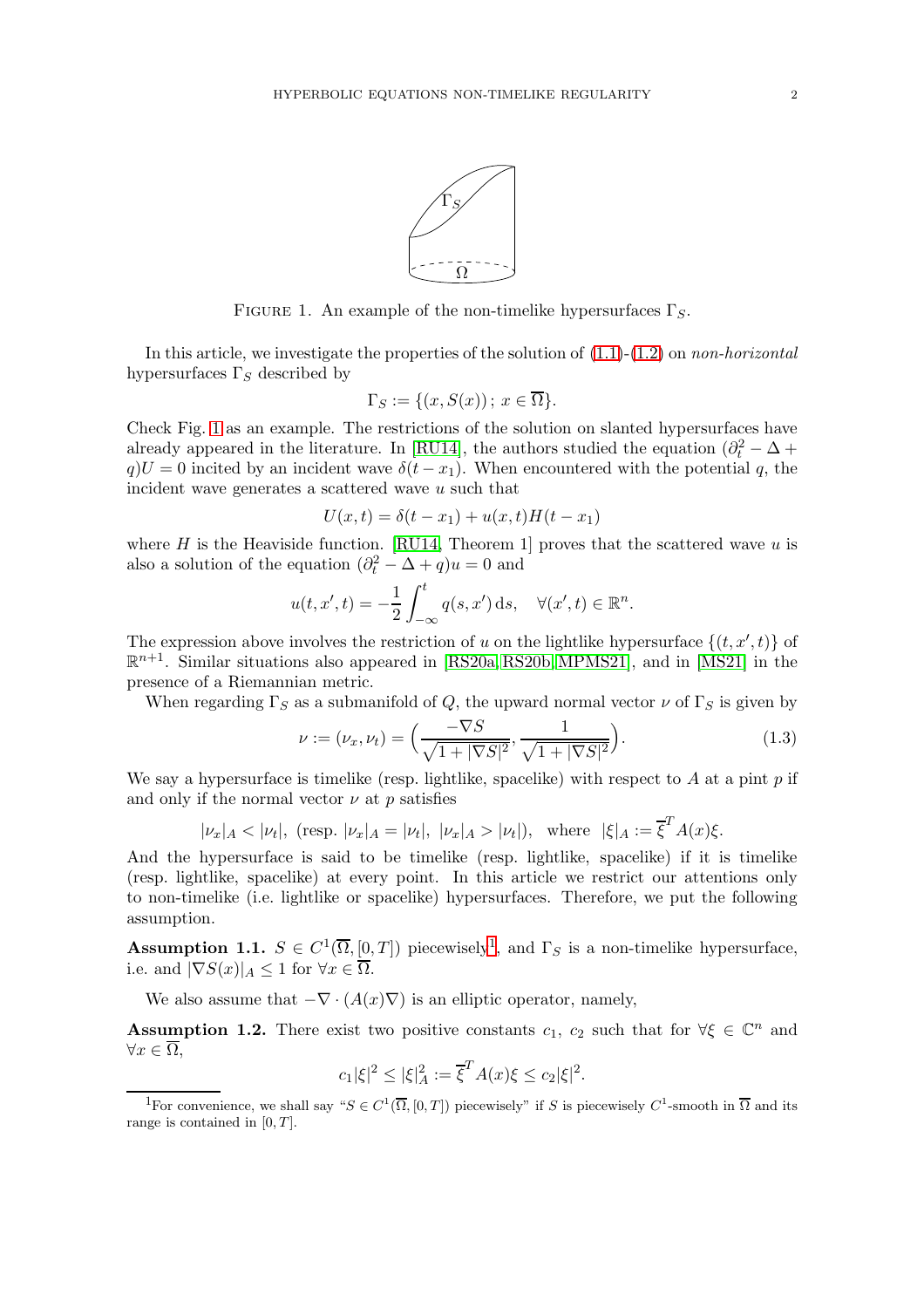1.1. Main results. In this work we establish  $H^1$  regularity and energy estimates for the solution of  $(1.1)-(1.2)$  $(1.1)-(1.2)$  on any non-timelike hypersurfaces. The energy is estimated not directly on the value of the energy itself, but on the *difference* between the energy on the hypersurface and the energy at time  $t = 0$ . The estimate of the difference is sharper than

To state the main results, we introduce several notations. We define the energy  $\mathcal{E}(u; \Gamma_S)$ of u on  $\Gamma_S$  whenever the following expression can be well-defined:

the estimate of the value of the energy itself, see Theorem [1.1](#page-2-0) and the succeeding discussion

below for details.

<span id="page-2-1"></span>
$$
\mathcal{E}(u; \Gamma_S) := \int_{\Omega} \left[ |\nabla \big( u(x, S(x)) \big) |_{A}^{2} + (1 - |\nabla S(x)|_{A}^{2}) |u_t(x, S(x))|^{2} \right] dx. \tag{1.4}
$$

When  $S(x) = constant$ , [\(1.4\)](#page-2-1) coincides with the classical energy definition. The first result involves [\(1.1\)](#page-0-0) underneath  $\Gamma_S$ , so let us introduce the following notations (see Fig. [2\)](#page-2-2):

$$
\begin{cases} Q_{\tau} := \{ (x, t) \, ; \, x \in \Omega, \, \tau \le t \le S(x) \} \subset Q, & \Sigma_{\tau} := \{ (x, t) \, ; \, x \in \partial \Omega, \, \tau \le t \le S(x) \} \subset \Sigma, \\ H_{\tau} := Q_0 \cap \{ (x, \tau) \, ; \, x \in \Omega \}, & \Gamma_{S, \tau} := \{ (x, S(x)) \, ; \, \tau \le S(x) \le T_2 \} \\ T_1 := \inf \{ S(x) \, ; \, x \in \Omega \}, & \Gamma_2 := \sup \{ S(x) \, ; \, x \in \Omega \}. \end{cases}
$$

Note that when  $\tau \leq T_1$ ,  $\Gamma_{S,\tau} = \Gamma_S$ . And when  $\Gamma_S$  is not horizontal,  $Q_0$  and  $\Sigma_0$  will be strict subsets of  $Q$  and  $\Sigma$ , respectively.



<span id="page-2-2"></span>FIGURE 2. Left: the cylinder Q. Right: the part of Q underneath  $\Gamma_S$ .

In what follows we use the notation  $\langle T_2 \rangle := (1 + |T_2|^2)^{1/2}$  for simplicity.

<span id="page-2-0"></span>**Theorem [1.1](#page-1-2).** Given Assumptions 1.1 and [1.2,](#page-1-3) then in the system  $(1.1)-(1.2)$  $(1.1)-(1.2)$  $(1.1)-(1.2)$ , the restriction of the solution u on  $\Gamma_S$  is in  $H^1(\Gamma_S)$ , and  $\mathcal{E}(u; \Gamma_S)$  is well-defined. Moreover, there holds

$$
\begin{aligned} |\mathcal{E}(u; \Gamma_S) - \int_{\Omega} (|\nabla u_0|_A^2 + |u_1|^2) \, dx| \\ &\leq C \langle T_2 \rangle^{1/2} \big[ \|\nabla u_0\|_{L^2(\Omega)} + \|u_1\|_{L^2(\Omega)} + \langle T_2 \rangle^{1/2} (\|f\|_{H^1(\Sigma_0)} + \|G\|_{L^2(Q_0)}) \big] \\ &\times (\|f\|_{H^1(\Sigma_0)} + \|G\|_{L^2(Q_0)}), \end{aligned}
$$

for some constant  $C$  depending only on  $A$  and the dimension  $n$ .

**Remark 1.1.** When  $\Gamma_S$  is not horizontal, we have  $Q_0 \subsetneq Q$  and  $\Sigma_0 \subsetneq \Sigma$ , so the estimate given in Theorem [1.1](#page-2-0) only requires parts of the data f and G. When  $\Gamma_{S}$  is strictly spacelike, i.e.  $|\nabla S(x)|_A \leq C < 1$  for all  $x \in \overline{\Omega}$  for some constant C, Theorem [1.1](#page-2-0) implies  $u_t|_{\Gamma_S} \in L^2(\Gamma_S)$ as well.

In [\[Tay11,](#page-21-5) Chapter 2 Fig. 6.1, 6.2, 8.1] Taylor studied the spacelike cases where the lateral boundary is en empty set. The lightlike case is not covered by [\[Tay11\]](#page-21-5). Also, the results given in  $[Tay11]$  is given in a form of  $(1.5)$  below, and the inequality in Theorem [1.1](#page-2-0) seems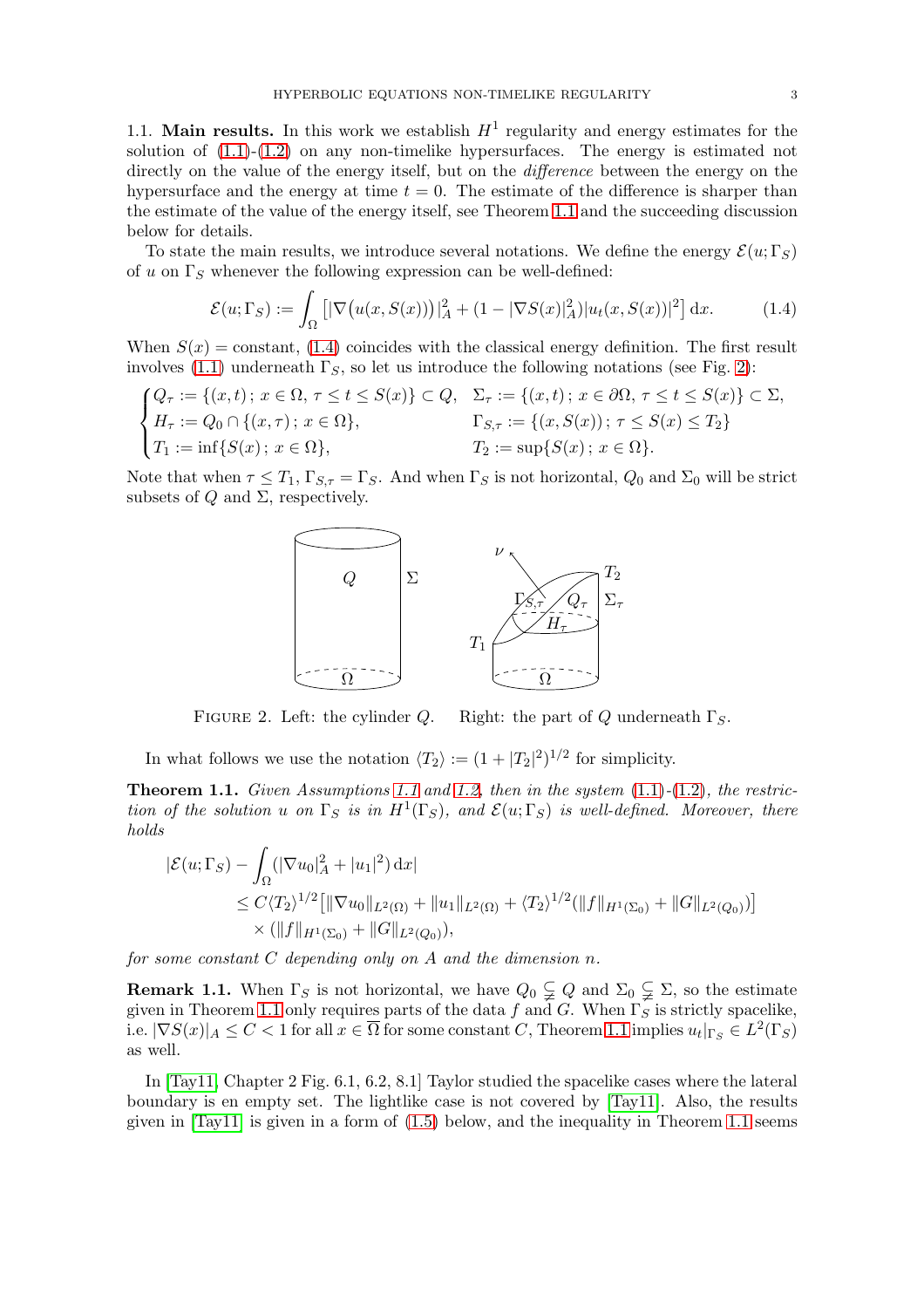to be new. In some applications it is more convenient to use the following estimate, which is a direct consequence of Theorem [1.1,](#page-2-0)

<span id="page-3-0"></span>
$$
\mathcal{E}(u; \Gamma_S) \le C(\|\nabla u_0\|_{L^2(\Omega)}^2 + \|u_1\|_{L^2(\Omega)}^2) + C\langle T_2 \rangle (\|f\|_{H^1(\Sigma_0)}^2 + \|G\|_{L^2(Q_0)}^2). \tag{1.5}
$$

But readers should note that the estimate given in Theorem [1.1](#page-2-0) is sharper than [\(1.5\)](#page-3-0).

The energy can also be defined on different non-timelike hypersurfaces. Denote  $S_0(x) \equiv 0$ and  $\Gamma_0 := \{(x, S_0(x))\colon x \in \overline{\Omega}\}\$  so that  $\Gamma_0 = \overline{\Omega} \times \{t = 0\}\$ . And we define a family of hypersurfaces  $\{\Gamma_{\tau}\}_{{\tau}>0}$  (see Fig. [3\)](#page-3-1) by

$$
\Gamma_{\tau} := \{ (x, S_{\tau}(x)) \, ; \, x \in \overline{\Omega} \},
$$

with  $S_{\tau}$  satisfying the following requirement,

<span id="page-3-2"></span> $S_{\tau} \in C^{1}(\overline{\Omega};[0,T])$  piecewisely, such that for  $\tau_1 < \tau_2$ ,  $S_{\tau_1}(x) \leq S_{\tau_2}(x) \ \forall x \in \overline{\Omega}$ . (1.6)



<span id="page-3-1"></span>Figure 3. Non-timelike hypersurfaces

If for every fixed  $x \in \overline{\Omega}$ , the function  $S_{\tau}(x)$  is continuous with respect to  $\tau$ , then the family  ${\{\Gamma_{\tau}\}}_{\tau>0}$  will form another foliation of  $\overline{Q}$  comparing to the standard foliation  $\Omega \times \{t = \tau\}$ with  $\tau \in [0, T]$ . We define the corresponding energy on  $\Gamma_{\tau}$  whenever it can be well-defined:

<span id="page-3-5"></span>
$$
\mathcal{E}(u; \Gamma_\tau) := \int_{\Omega} \left[ |\nabla \big( u(x, S_\tau(x)) \big) |_{A}^2 + (1 - |\nabla S_\tau(x)|_A^2) |u_t(x, S_\tau(x))|^2 \right] dx. \tag{1.7}
$$

By Theorem [1.1,](#page-2-0) the following corollary about  $\mathcal{E}(u;\Gamma_\tau)$  is an immediate result.

<span id="page-3-3"></span>Corollary 1.2. Given Assumptions [1.1](#page-1-2) and [1.2,](#page-1-3) and assuming the family  $\{\Gamma_{\tau}\}\vert_{\tau\geq 0}$  satisfies [\(1.6\)](#page-3-2), then in the system [\(1.1\)](#page-0-0)-[\(1.2\)](#page-0-1), when  $G = 0$  and  $f = 0$ , the energy  $\mathcal{E}(u; \Gamma_\tau)$  is welldefined and is conserved, i.e.

$$
\mathcal{E}(u; \Gamma_{\tau}) = \int_{\Omega} (|\nabla u_0|_A^2 + |u_1|^2) \, \mathrm{d}x, \quad \text{for } \tau \ge 0.
$$

Corollary [1.2](#page-3-3) generalizes the classical energy conservation law, which says the energy is conserved on every horizontal surface  $\Omega \times \{t = \tau\}$ . It also generalizes the energy conservation in  $[Tay11, §2.5 \& §2.6]$  to the complex-valued case.

We also obtain an estimate of the conormal derivative (with respect to A)  $u_{\nu,A} := \nu_{\Sigma}$ .  $A(x)\nabla u$ , where  $\nu_{\Sigma}$  signifies the outer unit normal vector to  $\Sigma$ .

<span id="page-3-4"></span>Theorem 1.3. Under the same assumptions as in Theorem [1.1,](#page-2-0) we have

$$
||u_{\nu,A}||_{L^2(\Sigma_0)}^2 \le C\langle T_2\rangle(||\nabla u_0||_{L^2(\Omega)}^2 + ||u_1||_{L^2(\Omega)}^2) + C\langle T_2\rangle^2(||G||_{L^2(Q_0)}^2 + ||f||_{H^1(\Sigma_0)}^2),
$$

for some constant  $C$  depending only on  $A$  and the dimension  $n$ .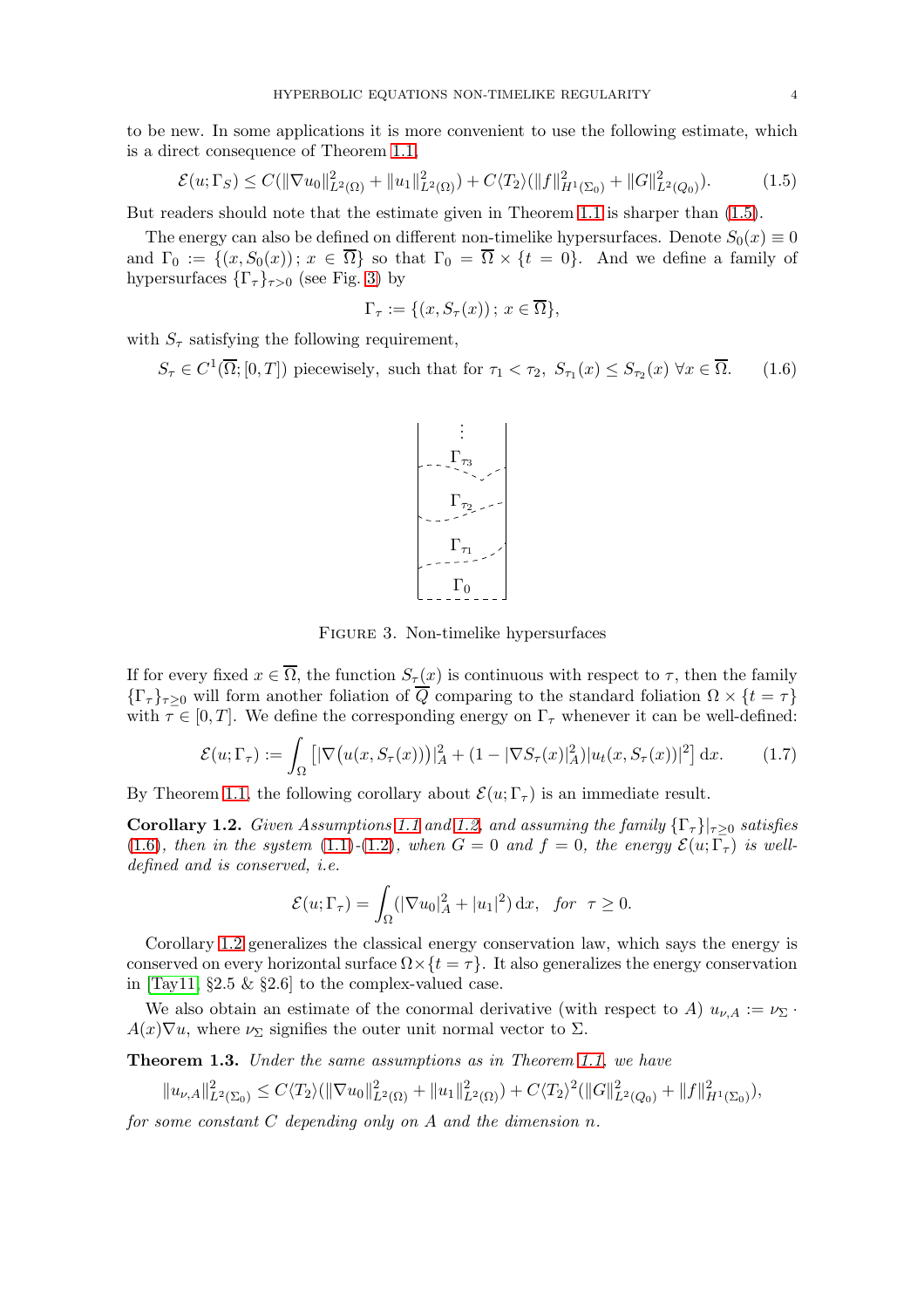**Remark 1.2.** When  $S(x) = \text{constant}$ , the hypersurface  $\Gamma_S$  will be horizontal and so  $Q_0 = Q$ and  $\Sigma_0 = \Sigma$ . In this case, the estimate about  $u_{\nu,A}$  is proved in [\[LLT86,](#page-20-0) (4.7)] (note that  $|u_{\nu,A}| \leq C |u_{\nu}|$ . However, when  $\Gamma_S$  is not horizontal, Theorem [1.3](#page-3-4) seems to be new.

The proofs of Theorems [1.1,](#page-2-0) [1.3](#page-3-4) and Corollary [1.2](#page-3-3) are presented in Section [4.](#page-15-0)

1.2. The motivation. The classical result [\[LLT86,](#page-20-0) Remark 2.10] says that the solution  $u$ of  $(1.1)-(1.2)$  $(1.1)-(1.2)$  satisfies

$$
u \in C([0,T];H^1(\Omega)), \quad \partial_t u \in C([0,T];L^2(\Omega)),
$$

which implies

 $u \in H^1(Q)$ .

Therefore by the trace theorem, the restriction of u to  $\Gamma_S$  has regularity  $H^{1/2}$ . However, when  $\Gamma_S$  is horizontal, e.g. when  $\Gamma_S = \Omega \times \{t = \tau\}$  for some  $\tau$ , the restriction of u on  $\Gamma_S$ has  $H^1$  regularity due to [\[LLT86,](#page-20-0) Remark 2.10]. From the point of view of the relativity of simultaneity in the theory of relativity [\[Wal84\]](#page-21-6),  $\Omega \times \{t = \tau\}$  should not be more special than other non-timelike hypersurfaces  $\Gamma_S$ . Therefore, one would expect that the trace theorem for the solution u is not sharp and u shall also enjoy the same  $H^1$  regularity on slanted  $\Gamma_S$ as on  $\Omega \times \{t = \tau\}$ . This is the motivations of the work.



<span id="page-4-0"></span>FIGURE 4. The observers X and Y stand at the origin O at the time  $\tau = 0$ . X stands still while Y possesses an instantaneous velocity  $v$  pointing to the right.  $\{t, x_1\}$  is the instantaneous coordinate of X and  $\{\tilde{t}, \tilde{x}_1\}$  is that of Y. The time and space axes are perpendicular to each other for both  $\{t, x_1\}$ and  $\{\tilde{t}, \tilde{x}_1\}$ , under the Minkowski metric  $-\mathrm{d}t^2 + \mathrm{d}x_1^2$ .

Let us explain the idea by a simplified example. Assume there is a sound wave  $u(x, t)$ propagating inside a domain  $\Omega$  which satisfies the wave equation  $(\partial_t^2 - \Delta)u = 0$ , and the sound speed is normalized to 1 in the medium, i.e.  $A(x) = 1$  in  $\Omega$ . An observer X is located inside  $\Omega$  and he/she stands still relative to  $\Omega$ . Another observer Y is also located inside  $\Omega$  but is moving in the direction of the first axis, say,  $x_1$ , at a constant speed v which is slower than that sound speed,  $|v| < 1$ . We assume the  $\Omega$  is large enough such that all the events mentioned here take place inside  $\Omega \times [0, T]$  for T large enough. Then, from the perspective of X, the simultaneity at time  $\tau$  is  $\Omega \times \{t = \tau\}$ , while from the perspective of Y the simultaneity is a slanted plane  $\Gamma_S$  with  $S(x) = vx$ , see Fig. [4.](#page-4-0) Let  $(t, x)$  be the spacetime coordinate of X and we denote  $\gamma = (1 - v^2)^{-1/2}$  as the Lorentz factor. Then according to the theory of relativity, the spacetime coordinate  $(\tilde{t}, \tilde{x})$  of Y should satisfy

$$
\tilde{t} = \gamma(t - vx_1), \quad \tilde{x}_1 = \gamma(x_1 - vt), \quad \tilde{x}_j = x_j \ (j = 2, \cdots, n).
$$

The sound wave  $\tilde{u}$  that Y experienced should be  $\tilde{u}(\tilde{x},\tilde{t}) := u(x,t)$ . The wave equation is preserved under the Lorentz transformation, namely,

$$
(\partial_{\tilde{t}}^2 - \Delta_{\tilde{x}})\tilde{u}(\tilde{x}, \tilde{t}) = (\partial_t^2 - \Delta_x)u(x, t).
$$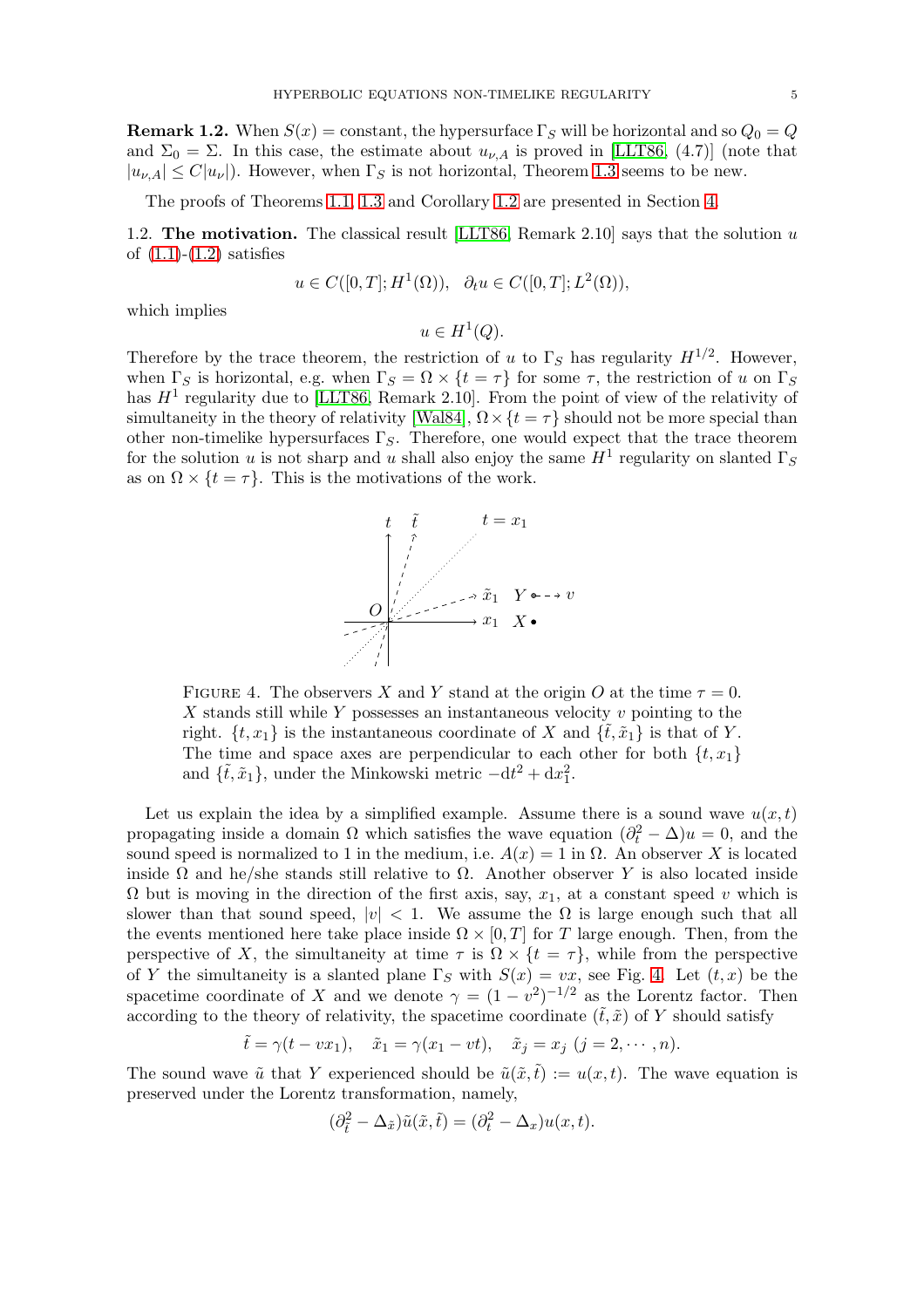This means that what Y heard is also a wave which satisfies the same physical law with the sound that X heard. Theorem [1.1](#page-2-0) tells us the profile of the sound (the wave shape across the space at a fixed time) that Y heard has the same  $H^1$  spacial regularity with the sound that X heard.

This article is organized as follows. In Section [2](#page-5-0) we make some preparations which are necessary for the subsequent analysis. Section [3](#page-8-0) is devoted to the proof of an intermediate result in which the solution is assumed to have  $C^2$ -smoothness. Then the  $C^2$ -smoothness constraint is lifted in Section [4](#page-15-0) by dealing with a compatibility issue and a regularity issue consecutively. We conclude this work in Section [5](#page-20-8) with some remarks about possible future directions.

### <span id="page-5-6"></span><span id="page-5-1"></span>2. Some preparations

<span id="page-5-0"></span>Throughout the article we denote by C a generic constant whose value may varies from line to line. We use  $\text{div}_{x,t}(\vec{a}, b)$  to signify  $\nabla \cdot \vec{a} + \partial_t b$ . The following lemma shall be used in Section [3](#page-8-0) where the constraint  $u \in C^2$  is stipulated.

**Lemma 2.1.** Assume  $u \in C^2$ , and  $\vec{\varphi}(x) = (\varphi_1(x), \dots, \varphi_n(x)) \in C^1(\mathbb{R}^n; \mathbb{R}^n)$  piecewisely, then at every  $C^1$  continuous point of  $\vec{\varphi}$ , we have the following identities:

$$
2 \operatorname{Re}\{\overline{u}_t[\partial_t^2 u - \nabla \cdot (A(x)\nabla u)]\}
$$
  
= Re div<sub>x,t</sub> [-2\overline{u}\_t A(x)\nabla u, |u\_t|^2 + |\nabla u|\_A^2],  

$$
2 \operatorname{Re}\{(\vec{\varphi} \cdot \nabla \overline{u})[\partial_t^2 u - \nabla \cdot (A(x)\nabla u)]\}
$$
 (2.1)

$$
= \text{Re} \operatorname{div}_{x,t} \left[ \vec{\varphi} (|\nabla u|_A^2 - |u_t|^2) - 2(\vec{\varphi} \cdot \nabla \overline{u}) A \nabla u, 2(\vec{\varphi} \cdot \nabla \overline{u}) u_t \right] + (\nabla \cdot \vec{\varphi}) (|u_t|^2 - |\nabla u|_A^2) - (\vec{\varphi} \cdot \nabla A)(\nabla u, \nabla u) + 2(\partial_j \varphi_k) \text{Re}(\overline{u}_k a_{jl} u_l), \quad (2.2)
$$

where Re stands for the real part, and the summation convention is called for the last term.

Proof. A straightforward computation shows

$$
2\operatorname{Re}\{\overline{u}_t\partial_t^2u\} = (|u_t|^2)', \quad 2\operatorname{Re}\{\overline{u}_t\nabla\cdot(A\nabla u)\} = 2\operatorname{Re}\nabla\cdot(\overline{u}_t A\nabla u) - (|\nabla u|_A^2)',
$$

which give  $(2.1)$ .

Similarly, we can show

<span id="page-5-5"></span><span id="page-5-3"></span>
$$
2 \operatorname{Re}\{ (\vec{\varphi} \cdot \nabla \overline{u}) \partial_t^2 u \} = \operatorname{Re} \partial_t [2(\vec{\varphi} \cdot \nabla \overline{u}) u_t] - \vec{\varphi} \cdot 2 \operatorname{Re}(u_t \nabla \overline{u}_t)
$$
  
\n
$$
= \operatorname{Re} \partial_t [2(\vec{\varphi} \cdot \nabla \overline{u}) u_t] - \vec{\varphi} \cdot \nabla (|u_t|^2)
$$
  
\n
$$
= \operatorname{Re} \partial_t [2(\vec{\varphi} \cdot \nabla \overline{u}) u_t] - \nabla \cdot (\vec{\varphi} |u_t|^2) + (\nabla \cdot \vec{\varphi}) |u_t|^2. \tag{2.3}
$$

 $\vec{\varphi}$  is a real-valued vector function, so we also have

$$
2 \operatorname{Re}\{ (\vec{\varphi} \cdot \nabla \overline{u}) \nabla \cdot (A \nabla u) \} = \operatorname{Re} \nabla \cdot [2(\vec{\varphi} \cdot \nabla \overline{u}) A \nabla u] - 2 \operatorname{Re} [\nabla (\vec{\varphi} \cdot \nabla \overline{u}) \cdot A \nabla u]
$$
  
= Re  $\nabla \cdot [2(\vec{\varphi} \cdot \nabla \overline{u}) A \nabla u] - 2 \operatorname{Re} [(\partial_j \varphi_k) \overline{u}_k a_{jl} u_l] - 2 \operatorname{Re} [\varphi_k \overline{u}_j k a_{jl} u_l].$  (2.4)

We compute  $\varphi_k \overline{u}_{ik} a_{il} u_l$  as follows,

$$
\varphi_k \overline{u}_{jk} a_{jl} u_l = \varphi_k \partial_k (\overline{u}_j a_{jl} u_l) - \varphi_k \overline{u}_j (\partial_k a_{jl}) u_l - \varphi_k \overline{u}_j a_{jl} u_{lk}
$$
  
\n
$$
= \vec{\varphi} \cdot \nabla (|\nabla u|_A^2) - (\vec{\varphi} \cdot \nabla A)(\nabla u, \nabla u) - \varphi_k u_{jk} a_{lj} \overline{u}_l
$$
  
\n
$$
= \nabla \cdot (\vec{\varphi} |\nabla u|_A^2) - (\nabla \cdot \vec{\varphi}) |\nabla u|_A^2 - (\vec{\varphi} \cdot \nabla A)(\nabla u, \nabla u) - \varphi_k u_{jk} a_{lj} \overline{u}_l. \tag{2.5}
$$

Because A is symmetric and A,  $\vec{\varphi}$  are real-valued, we can conclude from [\(2.5\)](#page-5-2) that

<span id="page-5-4"></span><span id="page-5-2"></span>
$$
2 \operatorname{Re}[\varphi_k \overline{u}_{jk} a_{jl} u_l] = \nabla \cdot (\vec{\varphi} |\nabla u|_A^2) - (\nabla \cdot \vec{\varphi}) |\nabla u|_A^2 - (\vec{\varphi} \cdot \nabla A)(\nabla u, \nabla u). \tag{2.6}
$$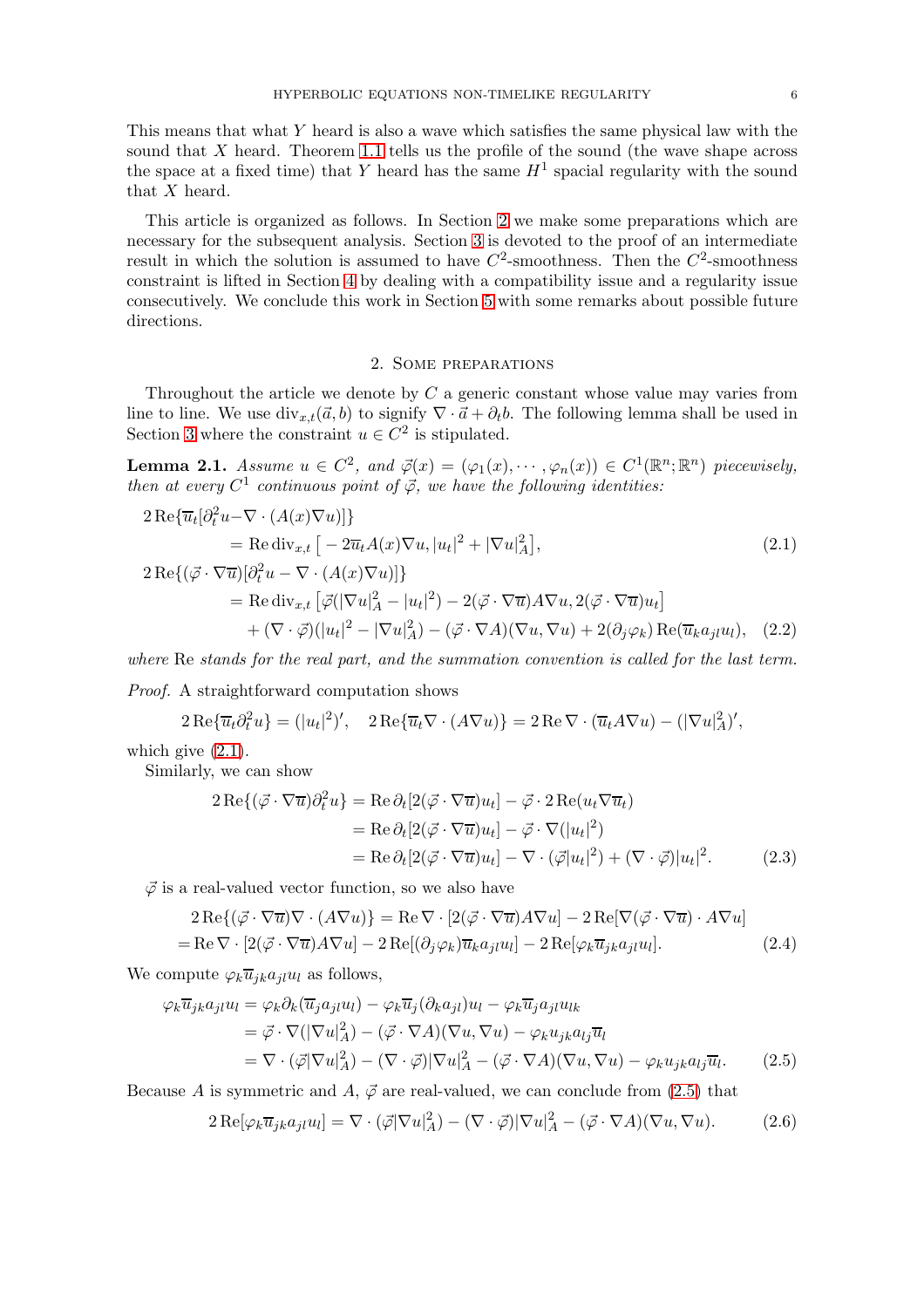Combining  $(2.4)$  and  $(2.6)$ , we arrive at

$$
2 \operatorname{Re}\{(\vec{\varphi} \cdot \nabla \overline{u}) \nabla \cdot (A \nabla u)\} = \operatorname{Re} \nabla \cdot [2(\vec{\varphi} \cdot \nabla \overline{u}) A \nabla u] - 2(\partial_j \varphi_k) \operatorname{Re}(\overline{u}_k a_{jl} u_l) - \nabla \cdot (\vec{\varphi} |\nabla u|_A^2) + (\nabla \cdot \vec{\varphi}) |\nabla u|_A^2 + (\vec{\varphi} \cdot \nabla A)(\nabla u, \nabla u). \tag{2.7}
$$

Subtracting  $(2.7)$  from  $(2.3)$ , we arrive at  $(2.2)$ . The proof is done.

In the following lemma we abbreviate  $\mathcal{E}(u; \Gamma_S)$  as  $\mathcal{E}(u)$  for simplicity, and we show the energy possesses a similar triangle inequality property.

<span id="page-6-1"></span>**Lemma 2.2.** For any  $u_1$ ,  $u_2$  such that  $\mathcal{E}(u_1)$ ,  $\mathcal{E}(u_2)$  are well-defined, we have  $\mathcal{E}(u_1 - u_2)$ is also well-defined and

<span id="page-6-0"></span>
$$
|\mathcal{E}(u_1)-\mathcal{E}(u_2)|\leq \mathcal{E}(u_1-u_2)+2\sqrt{\mathcal{E}(u_1-u_2)}\sqrt{\mathcal{E}(u_j)},\quad j=1,2.
$$

*Proof.* First, similar to  $|a+b| \leq |a|+|b|$ , we also have  $|a+b|_A \leq |a|_A + |b|_A$ . This is because

$$
|a+b|_A^2 = |a|_A^2 + |b|_A^2 + 2\operatorname{Re}\{\overline{a} \cdot Ab\} = |a|_A^2 + |b|_A^2 + 2\operatorname{Re}\{\overline{A^{1/2}a} \cdot A^{1/2}b\}
$$
  
 
$$
\leq |a|_A^2 + |b|_A^2 + 2|a|_A|b|_A = (|a|_A + |b|_A)^2.
$$

By this triangle inequality, it is straightforward to check  $\mathcal{E}(u_1 - u_2) \leq 2[\mathcal{E}(u_1) + \mathcal{E}(u_2)]$ , so  $\mathcal{E}(u_1 - u_2)$  is well-defined.

The triangle inequality obtained above also gives  $|a|_A - |b|_A \leq |a - b|_A$ . Hence

$$
|\nabla(u_1)|_A^2 - |\nabla(u_2)|_A^2 = [|\nabla(u_1)|_A - |\nabla(u_2)|_A]^2 + 2[|\nabla(u_1)|_A - |\nabla(u_2)|_A]|\nabla(u_2)|_A
$$
  
\n
$$
\leq |\nabla(u_1 - u_2)|_A^2 + 2|\nabla(u_1 - u_2)|_A|\nabla(u_2)|_A.
$$

Similarly,

$$
|\partial_t u_1|^2 - |\partial_t u_2|^2 \le |\partial_t (u_1 - u_2)|^2 + 2|\partial_t (u_1 - u_2)| |\partial_t u_2|.
$$

Hence,

$$
\mathcal{E}(u_1) - \mathcal{E}(u_2)
$$
  
\n
$$
\leq \mathcal{E}(u_1 - u_2) + 2 \int \left[ |\nabla(u_1 - u_2)|_A |\nabla(u_2)|_A + (1 - |\nabla S(x)|_A^2) |\partial_t(u_1 - u_2)| |\partial_t u_2| \right] dx
$$
  
\n
$$
\leq \mathcal{E}(u_1 - u_2) + 2 \int \sqrt{|\nabla(u_1 - u_2)|_A^2 + (1 - |\nabla S(x)|_A^2) |\partial_t(u_1 - u_2)|^2}
$$
  
\n
$$
\times \sqrt{|\nabla(u_2)|_A^2 + (1 - |\nabla S(x)|_A^2) |\partial_t u_2|^2} dx
$$
  
\n
$$
\leq \mathcal{E}(u_1 - u_2) + 2\sqrt{\mathcal{E}(u_1 - u_2)} \sqrt{\mathcal{E}(u_2)}.
$$

Similar arguments also imply

$$
\mathcal{E}(u_1)-\mathcal{E}(u_2)\leq \mathcal{E}(u_1-u_2)+2\sqrt{\mathcal{E}(u_1-u_2)}\sqrt{\mathcal{E}(u_1)}.
$$

Therefore,

$$
|\mathcal{E}(u_1)-\mathcal{E}(u_2)|\leq \mathcal{E}(u_1-u_2)+2\sqrt{\mathcal{E}(u_1-u_2)}\sqrt{\mathcal{E}(u_j)},\quad j=1,2.
$$

The proof is done.  $\Box$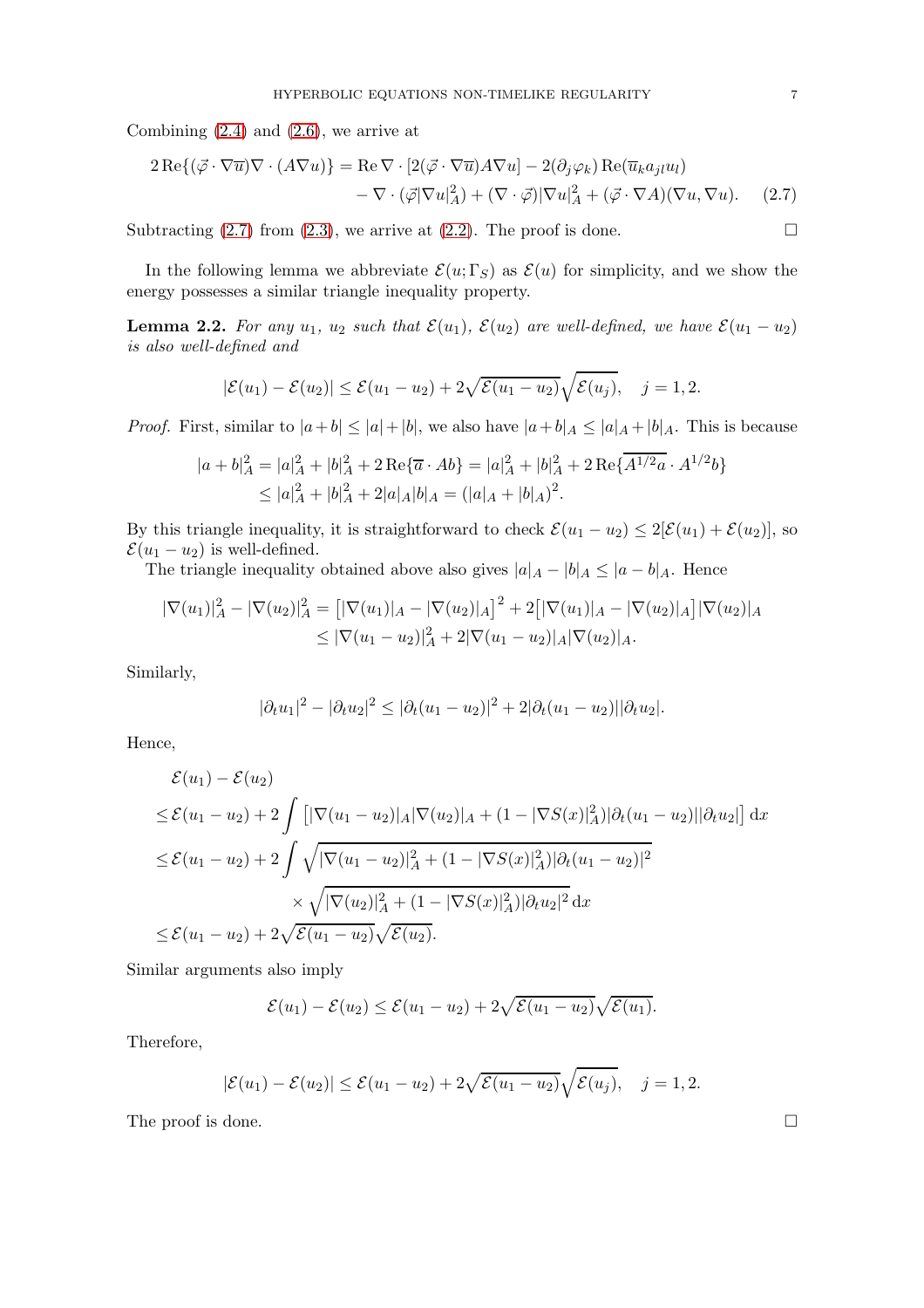2.1. The decomposition of the gradient. This part is devoted to the analysis of the relation between  $|\nu_{\Sigma}|^2_A |\nabla u|^2_A$  and  $|u_{\nu,A}|^2$  which will appear in [\(3.9\)](#page-11-0). Here  $\nu_{\Sigma}$  stands for the outer unit normal vector to  $\Sigma$ , and  $u_{\nu,A}$  signifies the conormal derivative with respect to  $A$ , i.e.  $u_{\nu,A} := \nu_{\Sigma} \cdot A \nabla u$ . Readers can skip this part for the first time.

Recall that  $\Sigma = \partial \Omega \times (0,T)$ . When  $\Omega$  is the unit ball and  $A(x)$  is the identity matrix, by straightforward computations it can be checked that on  $\Sigma$  we have the following identity:

<span id="page-7-2"></span>
$$
|\nu_{\Sigma}|_{A}^{2} |\nabla u|_{A}^{2} = |u_{\nu,A}|^{2} + \frac{1}{2} \sum_{i \neq j} |X_{ij} u|^{2}, \text{ where } X_{ij} = x_{i} \partial_{j} - x_{j} \partial_{i}, |x| = 1,
$$
 (2.8)

see e.g. [\[RS20b,](#page-21-4) (1.19)]. Note that here  $X_{ij}$  are vector fields tangential to the sphere of the unit ball. Therefore, the square norm of the gradient  $|\nabla u|^2$  is decomposed into the desired term  $|u_{\nu,A}|^2$  along with other terms which are tangential gradients on  $\Sigma$ . For general domain  $\Omega$  and general matrix  $A(x)$ , we can show a similar decomposition result.

<span id="page-7-0"></span>**Lemma 2.3.** Assume  $\Omega$  is a  $C^1$ -smooth domain, and the matrix  $A(x)$  satisfies Assumption [1.2](#page-1-3) with constants  $c_1$  and  $c_2$ . Then for a  $C^1$ -smooth function u, there exist two constants C depending only on  $c_1$ ,  $c_2$  and the dimension n such that on  $\Sigma$  we have

<span id="page-7-1"></span>
$$
|\nu_{\Sigma}|_{A}^{2} |\nabla u|_{A}^{2} \le 1 \times |u_{\nu,A}|^{2} + C|u_{\nu,A}||\nabla_{\Sigma} u| + C|\nabla_{\Sigma} u|^{2}, \tag{2.9}
$$

where  $\nabla_{\Sigma}u$  represents the tangential gradient of u on  $\Sigma$ .

**Remark 2.1.** In Lemma [2.3](#page-7-0) we emphasize the coefficient of the term  $|u_{\nu,A}|^2$  is exactly 1.

*Proof of Lemma [2.3.](#page-7-0)* Denote  $e_1 = \nu_{\Sigma}$  and fix an orthonormal basis  $\{e_2, \dots, e_{n+1}\}$  of a local chart of  $\Sigma$ . Then  $\{e_1, e_2, \dots, e_{n+1}\}$  is also an locally orthonormal basis of  $\mathbb{R}^{n+1}$ . The conclusion [\(2.9\)](#page-7-1) is a local estimate so local arguments are enough for the proof.

For simplicity we denote

$$
E(x) = (Ae_1, e_2, \cdots, e_{n+1}).
$$

Assumption [1.2](#page-1-3) guarantees that  $E(x)$  is always invertible; this is because  $e_1 \cdot Ae_1 \geq c_1|e_1|^2$  $c_1 > 0$ , so  $Ae_1$  always has nonzero component in  $e_1$  direction, and so  $\{Ae_1, e_2, \cdots, e_{n+1}\}$ is always linearly independent. Hence, thanks to the existence of  $E^{-1}(x)$ , we can compute

$$
|\nabla u|_{A}^{2} = (\nabla \overline{u})^{T} A \nabla u = (\nabla \overline{u})^{T} E(x) [A^{-1/2} E(x)]^{-1} [E^{T}(x) A^{-1/2}]^{-1} E^{T}(x) \nabla u
$$
  
=  $(\nabla \overline{u})^{T} E(x) [E^{-1}(x) A E^{-1,T}(x)] E^{T}(x) \nabla u$   
=  $(\overline{u}_{\nu,A}, e_{2} \cdot \nabla \overline{u}, \cdots, e_{n+1} \cdot \nabla \overline{u}) [E^{-1}(x) A E^{-1,T}(x)] (u_{\nu,A}, e_{2} \cdot \nabla u, \cdots, e_{n+1} \cdot \nabla u)^{T}.$ 

Here  $E^{-1,T}(x)$  signifies the transpose of the inverse of the matrix  $E(x)$ . Let us denote

$$
M(x) = E^{-1}(x)A(x)E^{-1,T}(x)
$$

and use  $M_{ij}$  to signify the elements of M. Note that M is symmetric, then we have

<span id="page-7-3"></span>
$$
|\nabla u|_{A}^{2} = M_{11}|u_{\nu,A}|^{2} + 2\operatorname{Re}\{\overline{u}_{\nu,A}\sum_{j=2}^{n} M_{1j}(e_j \cdot \nabla u)\} + \sum_{k,l=2}^{n} M_{kl}(e_k \cdot \nabla \overline{u})(e_l \cdot \nabla u). \tag{2.10}
$$

We claim that  $e_l \cdot \nabla u$  is a component of the tangential gradient of u on  $\Sigma$ , which is similar to the  $X_{ij}u$  term in [\(2.8\)](#page-7-2). To see that, we choose a  $C^1$ -smooth curve  $\gamma: (-1,1) \to \Sigma$  on  $\Sigma$  satisfying  $\gamma(0) = x$  and  $\dot{\gamma}(0) = e_l$ , then  $e_l \cdot \nabla u(x)$  can be represented as  $\frac{d}{dt}|_{t=0}(u(\gamma(t))).$ This justifies our claim. Hence, we have

$$
|e_l \cdot \nabla u| \leq |\nabla_\Sigma u|, \quad l = 2, \cdots, n+1,
$$

and so we can continue [\(2.10\)](#page-7-3) as

$$
|\nu_{\Sigma}|^2_A |\nabla u|^2_A = |\nu_{\Sigma}|^2_A (M_{11}|u_{\nu,A}|^2 + C|u_{\nu,A}||\nabla_{\Sigma} u| + C|\nabla_{\Sigma} u|^2)
$$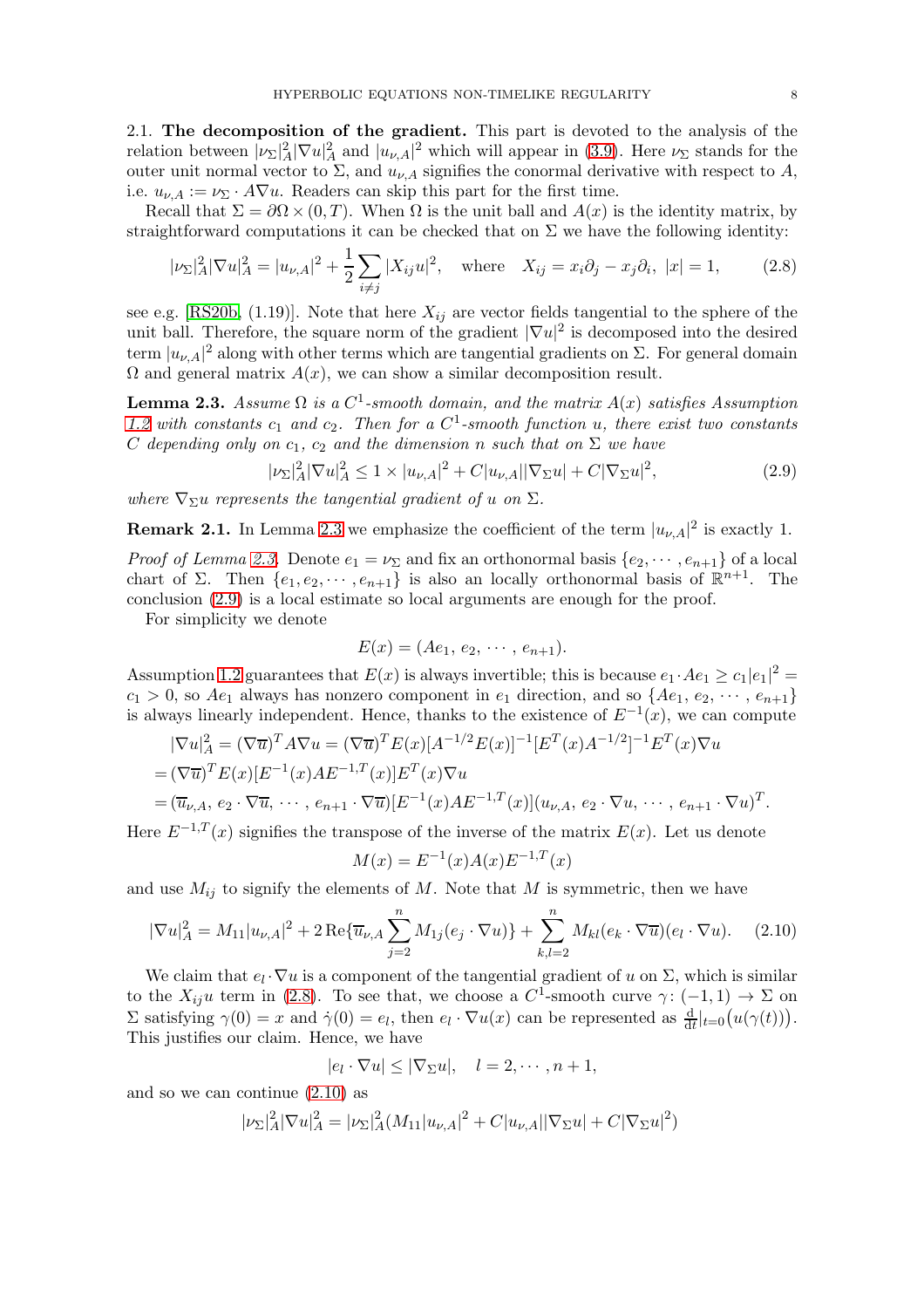HYPERBOLIC EQUATIONS NON-TIMELIKE REGULARITY 9

$$
\leq (|\nu_{\Sigma}|^2_A M_{11}) |u_{\nu,A}|^2 + C |u_{\nu,A}| |\nabla_{\Sigma} u| + C |\nabla_{\Sigma} u|^2, \tag{2.11}
$$

for some constant  $C$ . From the definition of the matrix  $M$ , it can be checked that  $C$  depends only on  $c_1$ ,  $c_2$  and  $n$ .

It is left to show

<span id="page-8-4"></span><span id="page-8-3"></span><span id="page-8-2"></span><span id="page-8-1"></span>
$$
|\nu_{\Sigma}|^2_A M_{11} = 1. \tag{2.12}
$$

To see this, let us represent the inverse matrix  $E^{-1}(x)$  as

$$
E^{-1}(x) = (f_1(x), f_2(x), \cdots, f_{n+1}(x))^T,
$$

then the matrix identity  $E^{-1}(x)E(x) = I$  gives

$$
f_1(x) \cdot e_j(x) = 0, \ j = 2, \cdots, n+1. \tag{2.13}
$$

$$
f_1(x) \cdot A(x)e_1(x) = 1. \tag{2.14}
$$

Because  $\{e_1, e_2, \dots, e_{n+1}\}\$ is an orthonormal basis in a chart, from  $(2.13)$  we see  $f_1(x)$  is parallel to  $e_1(x)$ , i.e.  $f_1(x) = \lambda(x)e_1(x)$  for some function  $\lambda(x)$ . Substitute this into [\(2.14\)](#page-8-2), we see  $\lambda(x) = |e_1(x)|_A^{-2} = |\nu_{\Sigma}|_A^{-2}$ . Therefore, we have

$$
M_{11}|\nu_{\Sigma}|_{A}^{2} = f_{1}^{T}(x)A(x)f_{1}(x)|\nu_{\Sigma}|_{A}^{2} = \lambda(x)e_{1}^{T}(x)A(x)\lambda(x)e_{1}(x)|\nu_{\Sigma}|_{A}^{2} = \lambda^{2}(x)|\nu_{\Sigma}|_{A}^{4} = 1,
$$

<span id="page-8-0"></span>which is  $(2.12)$ . Combining  $(2.11)$  and  $(2.12)$ , we can complete the proof.

## 3. THE  $C^2$  SMOOTH CASE

Recall  $\langle T_2 \rangle := (1 + |T_2|^2)^{1/2}$ . In this section we aim to prove the following result.

<span id="page-8-6"></span>**Proposition 3.1.** Given Assumptions [1.1](#page-1-2) and [1.2.](#page-1-3) Assume  $u \in C^2(\overline{Q})$  solves [\(1.1\)](#page-0-0)-[\(1.2\)](#page-0-1). Then we have

$$
\begin{split} |\mathcal{E}(u; \Gamma_S) - \int_{\Omega} (|\nabla u_0|_A^2 + |u_1|^2) \, dx| \\ &\leq C \langle T_2 \rangle^{1/2} \big[ \|\nabla u_0\|_{L^2(\Omega)} + \|u_1\|_{L^2(\Omega)} + \langle T_2 \rangle^{1/2} (\|f\|_{H^1(\Sigma_0)} + \|G\|_{L^2(Q_0)}) \big] \\ &\times (\|f\|_{H^1(\Sigma_0)} + \|G\|_{L^2(Q_0)}), \end{split}
$$

for some constant C depending only on A and the dimension n. Especially, when  $f = 0$ and  $G = 0$  in [\(1.2\)](#page-0-1), we have

$$
\mathcal{E}(u; \Gamma_S) = \|\nabla u_0\|_{L^2(\Omega)}^2 + \|u_1\|_{L^2(\Omega)}^2.
$$
\n(3.1)

This section and a major portion of Section [4](#page-15-0) involve the same hypersurface  $\Gamma_S$ , so we abbreviate  $\mathcal{E}(u; \Gamma_S)$  as  $\mathcal{E}(u)$  for short in these parts. Also, for technical reasons we introduce the following functional  $\mathcal{E}_{\tau}(u)$  which we shall call it partial energy and which takes a real number  $\tau$  as its parameter,

<span id="page-8-5"></span>
$$
\mathcal{E}_{\tau}(u) := \int_{\pi(\Gamma_{S,\tau})} \left[ |\nabla \big(u(x, S(x))\big)|_{A}^{2} + (1 - |\nabla S(x)|_{A}^{2}) |u_{t}(x, S(x))|^{2} \right] dx, \tag{3.2}
$$

where  $\pi: (x, t) \mapsto x$  is a projection map. Readers can compare [\(3.2\)](#page-8-5) with [\(1.4\)](#page-2-1), and shall distinguish the notation  $\mathcal{E}_{\tau}(u)$  with  $\mathcal{E}(u; \Gamma_{\tau})$  defined on different hypersurfaces  $\Gamma_{\tau}$ . When  $\tau \leq T_1$ , we have  $\pi(\Gamma_{S,\tau}) = \Omega$ , so  $\mathcal{E}_{\tau}(u)$  will be a constant with respect to  $\tau$  when  $\tau \leq T_1$ . Under Assumption [1.1,](#page-1-2) we always have  $\mathcal{E}_{\tau}(u) \leq \mathcal{E}(u)$ ; and when  $\tau \leq T_1$  we have  $\mathcal{E}_{\tau}(u) = \mathcal{E}(u).$ 

The relationship between  $||u||_{H^1(\Gamma_S)}$  and  $\mathcal{E}(u)$  are given below,

$$
||u||_{H^1(\Gamma_S)}^2 = \int_{\Omega} |\nabla (u(x, S(x)))|^2 \frac{\mathrm{d}x}{(1+|\nabla S(x)|^2)^{1/2}} \le c_1^{-1} \int_{\Omega} |\nabla (u(x, S(x)))|^2 \mathrm{d}x
$$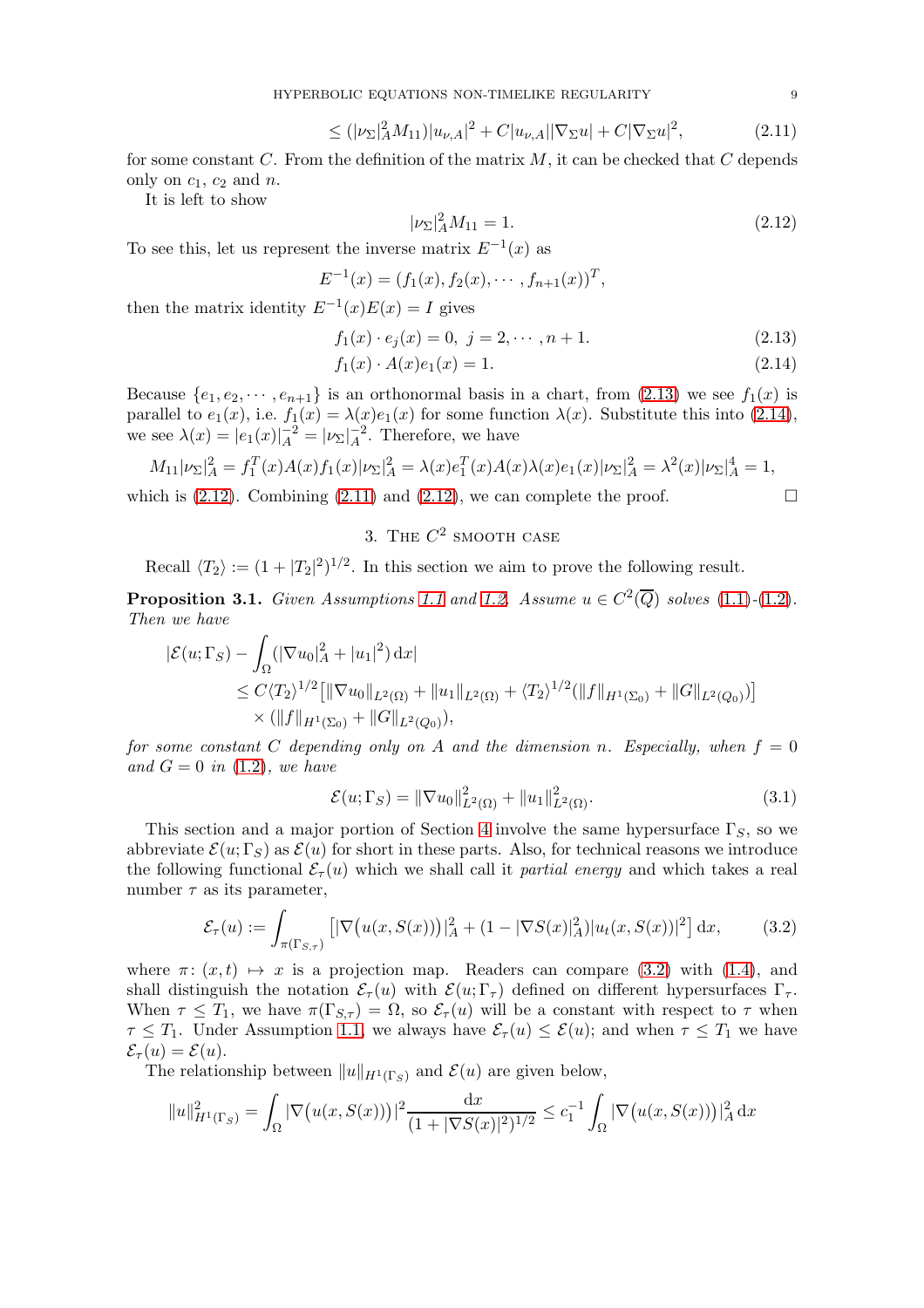$$
= c_1^{-1} \int_{\Omega} (|\nabla u|_A^2 + |\nabla S|_A^2 |u_t|^2 + 2 \operatorname{Re} \{ \nabla S \cdot \overline{u}_t A \nabla u \}) \, dx
$$
  
\n
$$
\leq c_1^{-1} \int_{\Omega} (|\nabla u|_A^2 + c_2 |u_t|^2 + 2 \operatorname{Re} \{ \nabla S \cdot \overline{u}_t A \nabla u \}) \, dx
$$
  
\n
$$
\leq c_1^{-1} \max \{ 1, c_2 \} \mathcal{E}(u),
$$
\n(3.3)

where we used Assumptions [1.1](#page-1-2) and [1.2.](#page-1-3) For readers convenience we also record the following identity,

$$
|\nabla(u)|_A^2 + (1 - |\nabla S|_A^2)|u_t|^2 = |\nabla u|_A^2 + |u_t|^2 + 2\operatorname{Re}\{\overline{u}_t \nabla S \cdot A \nabla u\}.
$$

The arguments of proving Proposition [3.1](#page-8-6) are divided into several steps.

<span id="page-9-2"></span>Lemma 3.2. Under the same condition as in Proposition [3.1,](#page-8-6) we have

$$
\mathcal{E}_{\tau}(u) \leq 2 \int_{H_{\tau}} (|\nabla u(x,\tau)|_{A}^{2} + |u_{t}(x,\tau)|^{2}) dx + 6||f_{t}||_{L^{2}(\Sigma_{\tau})} ||u_{\nu,A}||_{L^{2}(\Sigma_{\tau})} + 8(T_{2} - \tau)||G||^{2}_{L^{2}(Q_{\tau})}.
$$

*Proof.* Equation [\(1.1\)](#page-0-0) gives  $\partial_t^2 u - \nabla \cdot (A(x)\nabla u) = G$  in  $Q_\tau$ . Hence, integrating the identity  $(2.1)$  in  $Q_{\tau}$ , we can have

$$
\operatorname{Re}\int_{Q_{\tau}} 2\overline{u}_{t}G = \operatorname{Re}\int_{\partial Q_{\tau}} \nu_{Q_{\tau}} \cdot (-2\overline{u}_{t}A\nabla u, |u_{t}|^{2} + |\nabla u|_{A}^{2})
$$
\n
$$
= \operatorname{Re}\int_{H_{\tau}} (\vec{0}, -1) \cdot (-2\overline{u}_{t}A\nabla u, |u_{t}|^{2} + |\nabla u|_{A}^{2}) + \operatorname{Re}\int_{\Sigma_{\tau}} \nu_{\Sigma} \cdot (-2\overline{u}_{t}A\nabla u, |u_{t}|^{2} + |\nabla u|_{A}^{2})
$$
\n
$$
+ \operatorname{Re}\int_{\Gamma_{S,\tau}} \nu \cdot (-2\overline{u}_{t}A\nabla u, |u_{t}|^{2} + |\nabla u|_{A}^{2}) \qquad (\nu \text{ is defined in (1.3)})
$$
\n
$$
= -\int_{H_{\tau}} (|u_{t}|^{2} + |\nabla u|_{A}^{2}) d\sigma - 2 \operatorname{Re}\int_{\Sigma_{\tau}} \overline{u}_{t}u_{\nu,A} d\sigma \qquad (u_{\nu,A} := \nu_{\Sigma} \cdot A\nabla u)
$$
\n
$$
+ \operatorname{Re}\int_{\Gamma_{S,\tau}} (2\nabla S \cdot \overline{u}_{t}A\nabla u + |u_{t}|^{2} + |\nabla u|_{A}^{2}) \frac{d\sigma}{\sqrt{1 + |\nabla S|^{2}}}
$$
\n
$$
= -\int_{H_{\tau}} (|u_{t}|^{2} + |\nabla u|_{A}^{2}) d\sigma - 2 \operatorname{Re}\int_{\Sigma_{\tau}} \overline{u}_{t}u_{\nu,A} d\sigma
$$
\n
$$
+ \int_{\pi(\Gamma_{S,\tau})} (2 \operatorname{Re}\{\nabla S \cdot \overline{u}_{t}A\nabla u\} + |u_{t}|^{2} + |\nabla u|_{A}^{2}) d\sigma
$$
\n
$$
= -\int_{H_{\tau}} (|u_{t}|^{2} + |\nabla u|_{A}^{2}) d\sigma - 2 \operatorname{Re}\int_{\Sigma_{\tau}} \overline{u}_{t}u_{\nu,A} d\sigma + \mathcal{E}_{\tau}(u), \qquad (3.4)
$$

where  $\nu_{Q_{\tau}}$  signifies the outer unit normal of  $Q_{\tau}$ ,  $\nu_{\Sigma}$  is the outer unit normal vector to  $\Sigma$ , and  $u_{\nu,A}$  signifies the conormal derivative with respect to A, i.e.  $u_{\nu,A} := \nu_{\Sigma} \cdot A \nabla u$ .

We denote

<span id="page-9-1"></span><span id="page-9-0"></span>
$$
e(\tau) := \int_{H_{\tau}} (|\nabla u|_{A}^{2} + |u_{t}|^{2}) \, \mathrm{d}x. \tag{3.5}
$$

Substituting  $(3.5)$  into  $(3.4)$ , we have

$$
e(\tau) = -\operatorname{Re} \int_{Q_{\tau}} 2\overline{u}_t G + \mathcal{E}_{\tau}(u) - 2 \operatorname{Re} \int_{\Sigma_{\tau}} \overline{u}_t u_{\nu,A} d\sigma
$$
  
\n
$$
\leq \int_{Q_{\tau}} \frac{1}{K} |u_t|^2 + \int_{Q_{\tau}} K|G|^2 + \mathcal{E}_{\tau}(u) - 2 \operatorname{Re} \int_{\Sigma_{\tau}} \overline{u}_t u_{\nu,A} d\sigma
$$
  
\n
$$
\leq \frac{1}{K} \int_{\tau}^{T_2} e(s) ds + K \|G\|_{L^2(Q_{\tau})}^2 + \mathcal{E}_{\tau}(u) + 2 \int_{\Sigma_{\tau}} |u_t u_{\nu,A}| d\sigma,
$$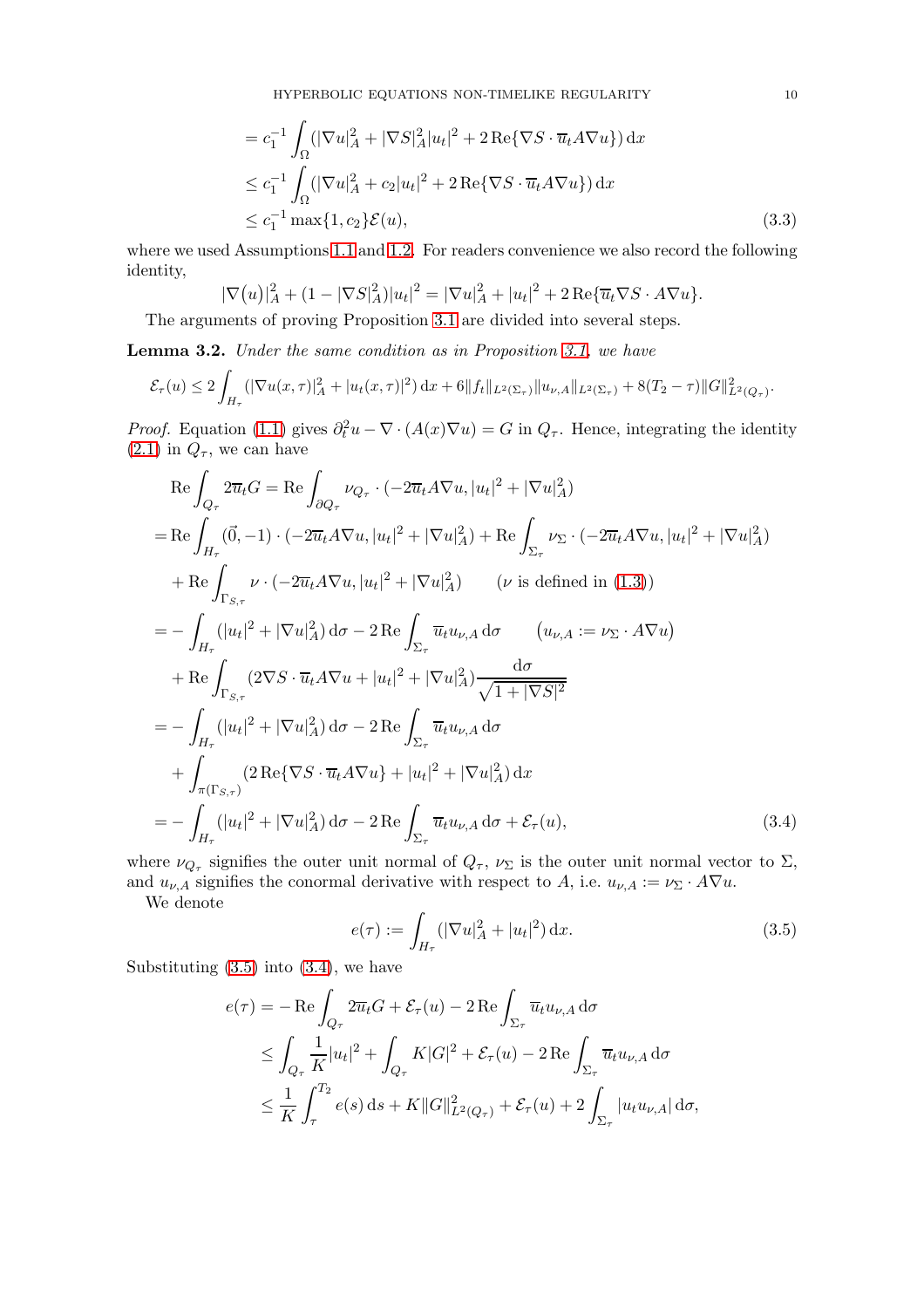where K can be any positive number. Recall that under Assumption [1.1](#page-1-2) we have  $|\nabla S|_A \leq 1$ , so  $\mathcal{E}_{\tau}(u)$  is always non-increasing with respect to  $\tau$ . Hence, by Grönwall's inequality we can obtain

<span id="page-10-0"></span>
$$
e(\tau) \le e^{(T_2 - \tau)/K} (K \|G\|_{L^2(Q_\tau)}^2 + \mathcal{E}_\tau(u) + 2 \int_{\Sigma_\tau} |u_t u_{\nu,A}| \, d\sigma), \quad \forall \tau \in [0, T_2]. \tag{3.6}
$$

On the other hand, when  $\tau \leq T_1$ , from [\(3.4\)](#page-9-1) we also obtain

$$
\mathcal{E}_{\tau}(u) = e(\tau) + 2 \operatorname{Re} \int_{\Sigma_{\tau}} \overline{u}_{t} u_{\nu,A} \, d\sigma + \operatorname{Re} \int_{Q_{\tau}} 2 \overline{u}_{t} G
$$
\n
$$
\leq e(\tau) + 2 \int_{\Sigma_{\tau}} |u_{t} u_{\nu,A}| \, d\sigma + \frac{1}{\epsilon} \int_{Q_{\tau}} |G|^{2} + \epsilon \int_{\tau}^{T_{2}} e(s) \, ds
$$
\n
$$
\leq e(\tau) + 2 \int_{\Sigma_{\tau}} |u_{t} u_{\nu,A}| \, d\sigma + \frac{1}{\epsilon} ||G||^{2}_{L^{2}(Q_{\tau})}
$$
\n
$$
+ \epsilon \int_{\tau}^{T_{2}} e^{(T_{2} - s)/K} [K ||G||^{2}_{L^{2}(Q_{s})} + \mathcal{E}_{s}(u) + 2 \int_{\Sigma_{s}} |u_{t} u_{\nu,A}| \, d\sigma] \, ds \qquad \text{(by (3.6))}
$$
\n
$$
\leq e(\tau) + 2 \int_{\Sigma_{\tau}} |u_{t} u_{\nu,A}| \, d\sigma + \frac{1}{\epsilon} ||G||^{2}_{L^{2}(Q_{\tau})}
$$
\n
$$
+ \epsilon K (e^{(T_{2} - \tau)/K} - 1) [K ||G||^{2}_{L^{2}(Q_{\tau})} + \mathcal{E}_{\tau}(u) + 2 \int_{\Sigma_{\tau}} |u_{t} u_{\nu,A}| \, d\sigma]
$$
\n
$$
\leq e(\tau) + 2[1 + \epsilon K (e^{(T_{2} - \tau)/K} - 1)] \int_{\Sigma_{\tau}} |u_{t} u_{\nu,A}| \, d\sigma
$$
\n
$$
+ [\frac{1}{\epsilon} + \epsilon K^{2} (e^{(T_{2} - \tau)/K} - 1)] ||G||^{2}_{L^{2}(Q_{\tau})} + \epsilon K (e^{(T_{2} - \tau)/K} - 1) \mathcal{E}_{\tau}(u).
$$

By setting  $\epsilon = [2K(e^{(T_2 - \tau)/K} - 1)]^{-1}$  and absorbing  $\mathcal{E}_{\tau}(u)$  on the right-hand side (RHS) by the left-hand side (LHS), we obtain

$$
\frac{1}{2}\mathcal{E}_{\tau}(u) \leq e(\tau) + 3 \int_{\Sigma_{\tau}} |u_t u_{\nu,A}| d\sigma + [2K(e^{(T_2 - \tau)/K} - 1) + \frac{K}{2}] ||G||_{L^2(Q_{\tau})}^2
$$
\n
$$
\leq e(\tau) + 3 \int_{\Sigma_{\tau}} |u_t u_{\nu,A}| d\sigma + (T_2 - \tau)[2\frac{Ke^{(T_2 - \tau)/K}}{T_2 - \tau} - \frac{3}{2}\frac{K}{T_2 - \tau}] ||G||_{L^2(Q_{\tau})}^2. \tag{3.7}
$$

When we treat the coefficient in front of  $||G||^2_{L^2(Q_\tau)}$  as a function of K, then elementary calculus shows the minimum value of the coefficient is in between 3.5 and 4, i.e.,

<span id="page-10-1"></span>
$$
3.5 < \min_{K>0} \{ 2\frac{Ke^{(T_2-\tau)/K}}{T_2-\tau} - \frac{3}{2}\frac{K}{T_2-\tau} \} < 4, \text{ provided } \tau < T_2.
$$

Hence, by choosing the value of K according to  $T_2$  and  $\tau$  properly, [\(3.7\)](#page-10-1) can be improved to

$$
\mathcal{E}_{\tau}(u) \le 2e(\tau) + 6||f_t||_{L^2(\Sigma_{\tau})} ||u_{\nu,A}||_{L^2(\Sigma_{\tau})} + 8(T_2 - \tau)||G||^2_{L^2(Q_{\tau})},
$$
  
which is the conclusion.

Remark 3.1. The piecewise smoothness of S does not cause any trouble to the proof of Lemma [3.2.](#page-9-2) This is because the integration operation does not require the integrand to be smooth everywhere.

The RHS of the inequality in Lemma [3.2](#page-9-2) involves a norm of  $u_{\nu,A}$ , and to achieve an a*prior* estimate of u on  $\Gamma_S$ , we also need to estimate the term  $||u_{\nu,A}||_{L^2(\Sigma_0)}$ . This can be done by playing with [\(2.2\)](#page-5-6). The multiplier " $\vec{\varphi} \cdot \nabla u$ " in (2.2) is a generalization of 'x ·  $\nabla u$ " which has been seen in the literature, e.g. [\[Mor61,](#page-20-9) (12)], [\[Ike05,](#page-20-10) Lemma 2.1], [\[RS20b,](#page-21-4) Lemma 3.3].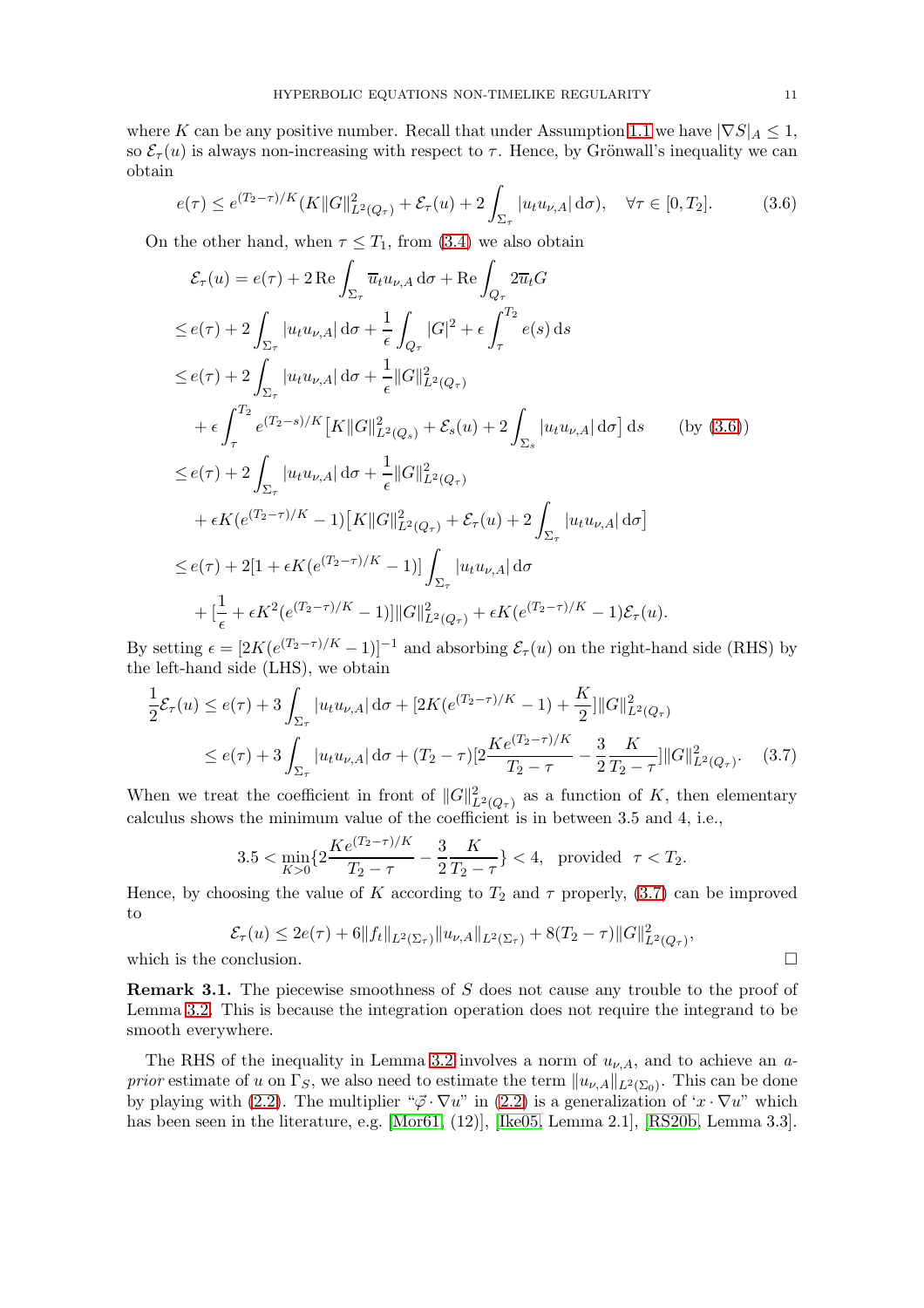<span id="page-11-4"></span>Lemma 3.3. Under the same condition as in Proposition [3.1,](#page-8-6) for vector-valued function  $\vec{\varphi} \in C^1(\overline{\Omega}, \mathbb{R}^n)$  satisfying  $\vec{\varphi}(x) = A(x)\nu_{\Sigma}(x)$  on  $\partial\Omega$ , we have

$$
||u_{\nu,A}||_{L^{2}(\Sigma_{\tau})}^{2} \leq C||f||_{H^{1}(\Sigma_{\tau})}^{2} + C(\sup_{\Omega} |\vec{\varphi}|) [||\nabla u(\cdot,\tau)||_{L^{2}(\Omega)}^{2} + ||u_{t}(\cdot,\tau)||_{L^{2}(\Omega)}^{2}]
$$
  
+ 
$$
C[T_{2} - \tau + (\sup_{\Omega} |\vec{\varphi}|) ] [(T_{2} - \tau)||G||_{L^{2}(Q_{\tau})}^{2} + \mathcal{E}_{\tau}(u)]
$$
  
+ 
$$
C[T_{2} - \tau + (\sup_{\Omega} |\vec{\varphi}|) ]^{2} ||f_{t}||_{L^{2}(\Sigma_{\tau})}^{2},
$$

for some constant C depending only on  $\vec{\varphi}$ , A and n.

*Proof.* Integrating [\(2.2\)](#page-5-6) in  $Q_{\tau}$ , we have

$$
2 \operatorname{Re} \int_{Q_{\tau}} (\vec{\varphi} \cdot \nabla \overline{u}) G = 2 \operatorname{Re} \int_{Q_{\tau}} (\vec{\varphi} \cdot \nabla \overline{u}) [\partial_t^2 u - \nabla \cdot (A(x) \nabla u)]
$$
  
\n
$$
= \operatorname{Re} \int_{Q_{\tau}} \operatorname{div}_{x,t} \left[ \vec{\varphi} (|\nabla u|_A^2 - |u_t|^2) - 2(\vec{\varphi} \cdot \nabla \overline{u}) A \nabla u, 2(\vec{\varphi} \cdot \nabla \overline{u}) u_t \right]
$$
  
\n
$$
+ \int_{Q_{\tau}} [(\nabla \cdot \vec{\varphi}) (|u_t|^2 - |\nabla u|_A^2) - (\vec{\varphi} \cdot \nabla A)(\nabla u, \nabla u) + 2(\partial_j \varphi_k) \operatorname{Re}(\overline{u}_k a_{jl} u_l)]
$$
  
\n
$$
= \operatorname{Re} \int_{\Sigma_{\tau}} \left[ (\nu_{\Sigma} \cdot \vec{\varphi}) (|\nabla u|_A^2 - |u_t|^2) - 2(\vec{\varphi} \cdot \nabla \overline{u}) u_{\nu,A} \right]
$$
  
\n
$$
+ \operatorname{Re} \int_{\Gamma_{S,\tau}} \left[ (\nu_x \cdot \vec{\varphi}) (|\nabla u|_A^2 - |u_t|^2) + 2(\vec{\varphi} \cdot \nabla \overline{u}) (\nu_t u_t - \nu_x \cdot A \nabla u) \right]
$$
  
\n
$$
- \operatorname{Re} \int_{\Omega \times \{\tau\}} 2(\vec{\varphi} \cdot \nabla \overline{u}) u_t
$$
  
\n
$$
+ \int_{Q_{\tau}} [(\nabla \cdot \vec{\varphi}) (|u_t|^2 - |\nabla u|_A^2) - (\vec{\varphi} \cdot \nabla A)(\nabla u, \nabla u) + 2(\partial_j \varphi_k) \operatorname{Re}(\overline{u}_k a_{jl} u_l)]
$$
  
\n
$$
=: I_1 + I_2 + I_3 - \operatorname{Re} \int_{\Omega \times \{\tau\}} 2(\vec{\varphi} \cdot \nabla \overline{u}) u_t,
$$
\n(3.8)

where  $I_1$ ,  $I_2$  and  $I_3$  represent the integrals on  $\Sigma_{\tau}$ ,  $\Gamma_{S,\tau}$  and  $Q_{\tau}$ , respectively. We estimate  $I_1$ ,  $I_2$  and  $I_3$  separately.

Recall that  $\vec{\varphi}(x) = A(x)\nu_{\Sigma}(x)$  on  $\partial\Omega$ , so  $I_1$  can be simplified as

<span id="page-11-2"></span><span id="page-11-0"></span>
$$
I_1 = \int_{\Sigma_{\tau}} \left[ |\nu_{\Sigma}|^2_A (|\nabla u|^2_A - |u_t|^2) - 2|u_{\nu,A}|^2 \right] d\sigma.
$$
 (3.9)

By Lemma [2.3](#page-7-0) we can obtain

<span id="page-11-3"></span><span id="page-11-1"></span>
$$
|\nu_{\Sigma}|_{A}^{2} |\nabla u|_{A}^{2} \le \frac{3}{2} |u_{\nu,A}|^{2} + C|\nabla_{\Sigma} u|^{2} \text{ on } \Sigma,
$$
\n(3.10)

for some constant C depending only on n and  $c_1$ ,  $c_2$  of Assumption [1.2,](#page-1-3) where  $\nabla_{\Sigma} u$  represents the tangential gradient of u on  $\Sigma$ . Substituting [\(3.10\)](#page-11-1) into [\(3.9\)](#page-11-0), we can continue

$$
I_1 \leq \int_{\Sigma_{\tau}} \left[ \left( \frac{3}{2} |u_{\nu,A}|^2 + C |\nabla_{\Sigma} u|^2 - |u_t|^2 \right) - 2 |u_{\nu,A}|^2 \right] d\sigma
$$
  
 
$$
\leq -\frac{1}{2} ||u_{\nu,A}||_{L^2(\Sigma_{\tau})}^2 + C ||u||_{H^1(\Sigma_{\tau})}^2,
$$
 (3.11)

for some constant  $C$  depending on  $c_1, c_2, n$ .

The integral  $I_2$  is on  $\Gamma_S$ , and on  $\Gamma_S$  we have

$$
\nabla u(x, S(x)) = \nabla (u(x, S(x))) - \nabla S(x)u_t(x, S(x)).
$$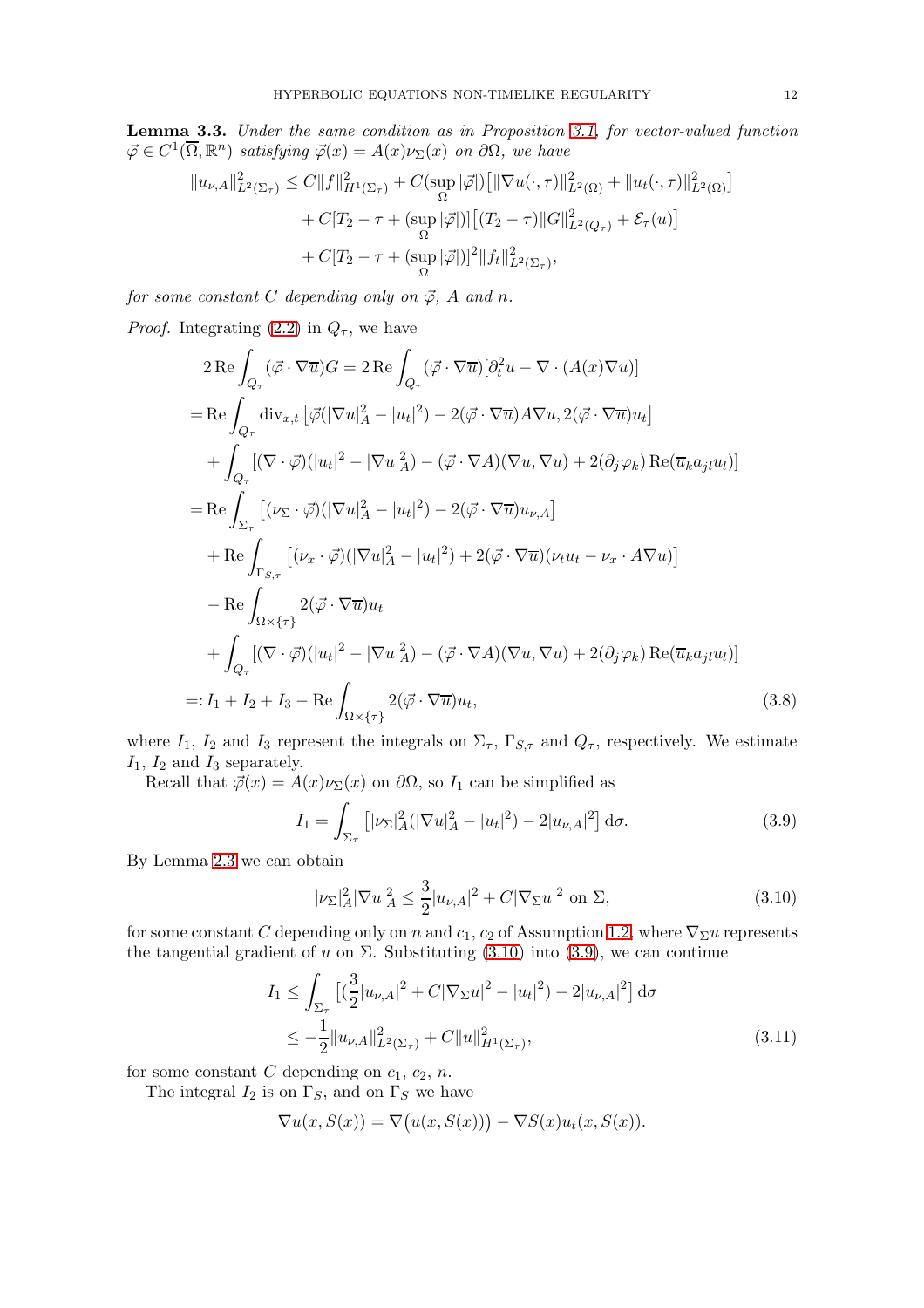For simplicity we abbreviate  $\nabla(u(x, S(x)))$  as  $\nabla(u)$ . Then we compute

<span id="page-12-1"></span><span id="page-12-0"></span>
$$
(\nu_x \cdot \vec{\varphi}) (|\nabla u|_A^2 - |u_t|^2)
$$
  
=  $(\nu_x \cdot \vec{\varphi}) [|\nabla(u) - \nabla S u_t|_A^2 - |u_t|^2]$   
=  $(\nu_x \cdot \vec{\varphi}) [|\nabla(u)|_A^2 - 2 \text{Re} {\nabla S \overline{u}_t \cdot A \nabla(u)} - (1 - |\nabla S|_A^2) |u_t|^2],$  (3.12)

and

$$
2(\vec{\varphi} \cdot \nabla \overline{u})(\nu_t u_t - \nu_x \cdot A \nabla u) \times (1 + |\nabla S|^2)^{1/2}
$$
  
=  $2[\vec{\varphi} \cdot \nabla(\overline{u}) - \vec{\varphi} \cdot \nabla S \overline{u}_t][\nu_t u_t - \nu_x \cdot A \nabla(u) + \nu_x \cdot A \nabla S u_t] \times (1 + |\nabla S|^2)^{1/2}$   
=  $2[\vec{\varphi} \cdot \nabla(\overline{u}) - \vec{\varphi} \cdot \nabla S \overline{u}_t][u_t + \nabla S \cdot A \nabla(u) - |\nabla S|^2_{A} u_t]$  (recall (1.3))  
=  $2\vec{\varphi} \cdot \nabla(\overline{u})(1 - |\nabla S|^2_{A})u_t - 2(\vec{\varphi} \cdot \nabla S)(1 - |\nabla S|^2_{A})|u_t|^2$   
+  $2\vec{\varphi} \cdot \nabla(\overline{u}) \nabla S \cdot A \nabla(u) - 2(\vec{\varphi} \cdot \nabla S) \overline{u}_t \nabla S \cdot A \nabla(u). \qquad (3.13)$ 

Combining  $(3.12)$  with  $(3.13)$ , we obtain

$$
\operatorname{Re}\left[ (\nu_x \cdot \vec{\varphi}) (|\nabla u|_A^2 - |u_t|^2) + 2(\vec{\varphi} \cdot \nabla \overline{u}) (\nu_t u_t - \nu_x \cdot A \nabla u) \right] \times (1 + |\nabla S|^2)^{1/2} \n= - (\vec{\varphi} \cdot \nabla S) \left[ |\nabla (u)|_A^2 + (1 - |\nabla S|_A^2) |u_t|^2 \right] \n+ 2 \operatorname{Re}\{ [\vec{\varphi} \cdot \nabla (\overline{u})] [\nabla S \cdot A \nabla (u) + (1 - |\nabla S|_A^2) u_t] \}.
$$
\n(3.14)

With the help of  $(3.14)$ , we can estimate  $I_2$  in the following way,

<span id="page-12-2"></span>
$$
|I_{2}| = \left| \operatorname{Re} \int_{\Gamma_{S,\tau}} \left[ (\nu_{x} \cdot \vec{\varphi}) (|\nabla u|_{A}^{2} - |u_{t}|^{2}) + 2(\vec{\varphi} \cdot \nabla \overline{u}) (\nu_{t} u_{t} - \nu_{x} \cdot A \nabla u) \right] d\sigma \right|
$$
  
\n
$$
\leq \int_{\Gamma_{S,\tau}} |\vec{\varphi} \cdot \nabla S| [|\nabla (u)|_{A}^{2} + (1 - |\nabla S|_{A}^{2}) |u_{t}|^{2}] \frac{d\sigma}{\sqrt{1 + |\nabla S|^{2}}}
$$
  
\n
$$
+ 2 \int_{\Gamma_{S,\tau}} |\vec{\varphi} \cdot \nabla (\overline{u})| [|\nabla S \cdot A \nabla (u)| + (1 - |\nabla S|_{A}^{2}) |u_{t}|] \frac{d\sigma}{\sqrt{1 + |\nabla S|^{2}}}
$$
  
\n
$$
\leq (c_{1}^{-1/2} + 2) (\sup_{\Omega} |\vec{\varphi}|) \int_{\Gamma_{S,\tau}} [|\nabla (u)|_{A}^{2} + (1 - |\nabla S|_{A}^{2}) |u_{t}|^{2}] \frac{d\sigma}{\sqrt{1 + |\nabla S|^{2}}}
$$
  
\n
$$
= (c_{1}^{-1/2} + 2) (\sup_{\Omega} |\vec{\varphi}|) \mathcal{E}_{\tau}(u).
$$
 (3.15)

For  $I_3$ , we have

<span id="page-12-4"></span>
$$
|I_3| \leq \int_{Q_\tau} |(\nabla \cdot \vec{\varphi})(|u_t|^2 - |\nabla u|_A^2) - (\vec{\varphi} \cdot \nabla A)(\nabla u, \nabla u) + 2(\partial_j \varphi_k) \operatorname{Re}(\overline{u}_k a_{jl} u_l)|
$$
  

$$
\leq C \int_{Q_\tau} (|\nabla u|_A^2 + |u_t|^2) \, dx \, dt = C \int_{\tau}^{T_2} e(s) \, ds,
$$

for some constant C depending only on  $\vec{\varphi}$ , A and n, and the  $e(s)$  is defined in [\(3.5\)](#page-9-0). Hence by [\(3.6\)](#page-10-0) which requires Assumption [1.1,](#page-1-2) we can have

<span id="page-12-3"></span>
$$
|I_3| \le C \int_{\tau}^{T_2} e^{(T_2 - s)/K} [K ||G||_{L^2(Q_s)}^2 + \mathcal{E}_s(u) + 2 \int_{\Sigma_s} |u_t u_{\nu,A}| d\sigma] ds
$$
  
\n
$$
\le C \int_{\tau}^{T_2} e^{(T_2 - s)/K} ds \cdot [K ||G||_{L^2(Q_\tau)}^2 + \mathcal{E}_\tau(u) + 2 \int_{\Sigma_\tau} |u_t u_{\nu,A}| d\sigma]
$$
  
\n
$$
\le CK(e^{(T_2 - \tau)/K} - 1) [K ||G||_{L^2(Q_\tau)}^2 + \mathcal{E}_\tau(u) + \frac{1}{\epsilon} ||u_t||_{L^2(\Sigma_\tau)}^2 + \epsilon ||u_{\nu,A}||_{L^2(\Sigma_\tau)}^2]. \quad (3.16)
$$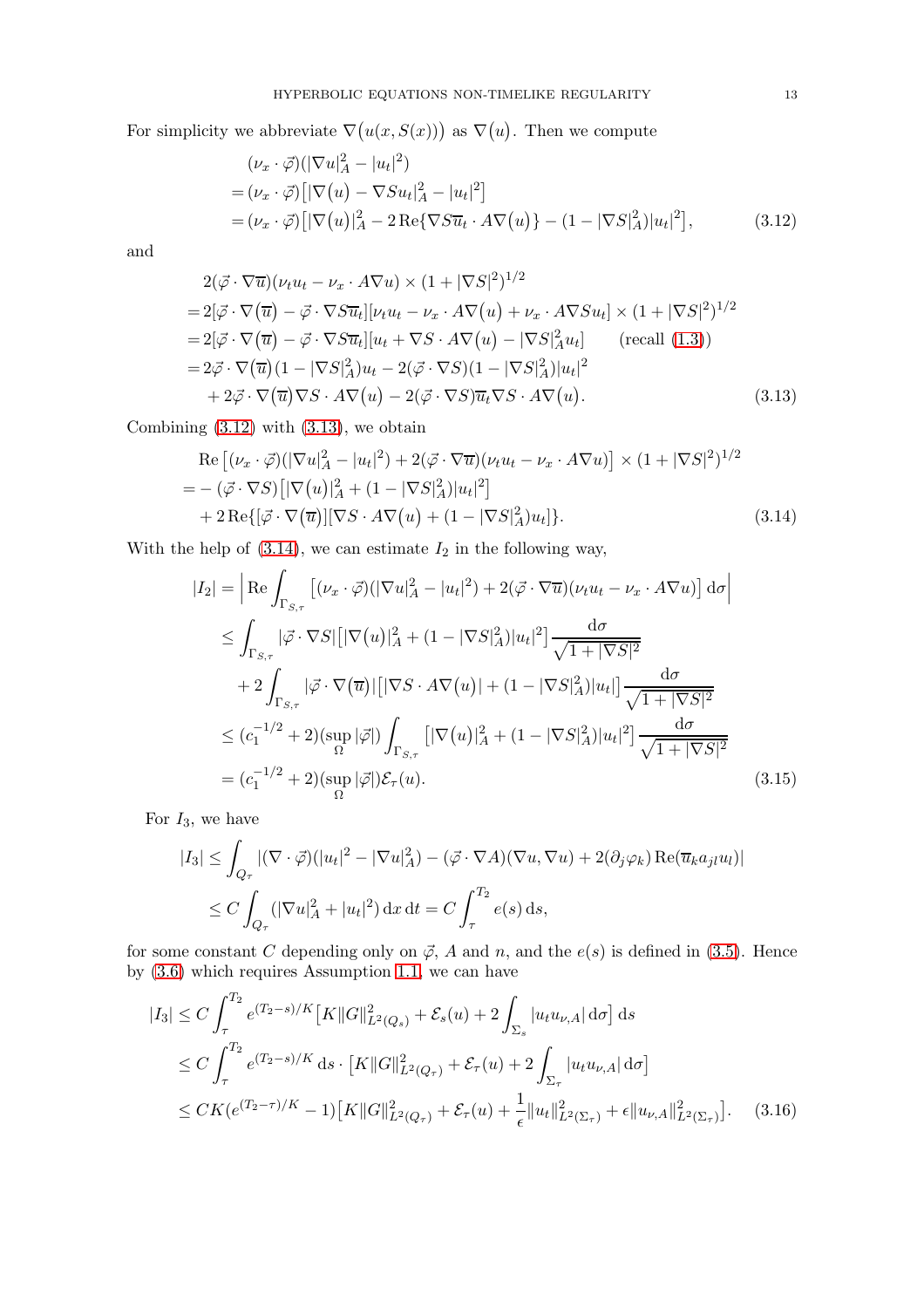In [\(3.8\)](#page-11-2), there is a term  $\text{Re}\int_{Q_{\tau}}(\vec{\varphi}\cdot\nabla\overline{u})G$ , and similar to the estimation of  $I_3$ , we can also estimate this integral as follows,

$$
|\operatorname{Re}\int_{Q_{\tau}} (\vec{\varphi} \cdot \nabla \overline{u})G| \leq \frac{1}{2} (\sup_{\Omega} |\vec{\varphi}|) \int_{Q_{\tau}} (c_{1}^{-1} K^{-1} |\nabla u|_{A}^{2} + K |G|^{2})
$$
  
\n
$$
\leq \frac{1}{2c_{1}} (\sup_{\Omega} |\vec{\varphi}|) \frac{1}{K} \int_{\tau}^{T_{2}} e(s) ds + \frac{1}{2} (\sup_{\Omega} |\vec{\varphi}|) K ||G||_{L^{2}(Q_{\tau})}^{2}
$$
  
\n
$$
\leq \frac{1}{2c_{1}} (\sup_{\Omega} |\vec{\varphi}|) (e^{(T_{2}-\tau)/K} - 1) [K ||G||_{L^{2}(Q_{\tau})}^{2} + \mathcal{E}_{\tau}(u) + \frac{1}{\epsilon} ||u_{t}||_{L^{2}(\Sigma_{\tau})}^{2} + \epsilon ||u_{\nu,A}||_{L^{2}(\Sigma_{\tau})}^{2}]
$$
  
\n
$$
+ \frac{1}{2} (\sup_{\Omega} |\vec{\varphi}|) K ||G||_{L^{2}(Q_{\tau})}^{2}
$$
  
\n
$$
\leq \frac{1}{2} (\sup_{\Omega} |\vec{\varphi}|) \cdot K (e^{(T_{2}-\tau)/K} - 1 + c_{1}) \cdot ||G||_{L^{2}(Q_{\tau})}^{2}
$$
  
\n
$$
+ \frac{1}{2c_{1}} (\sup_{\Omega} |\vec{\varphi}|) (e^{(T_{2}-\tau)/K} - 1) [\mathcal{E}_{\tau}(u) + \frac{1}{\epsilon} ||u_{t}||_{L^{2}(\Sigma_{\tau})}^{2} + \epsilon ||u_{\nu,A}||_{L^{2}(\Sigma_{\tau})}^{2}].
$$
\n(3.17)

Combining [\(3.16\)](#page-12-3) and [\(3.17\)](#page-13-0) and setting  $K = T_2 - \tau$ , we have

<span id="page-13-0"></span>
$$
|I_3| + |\operatorname{Re} \int_{Q_\tau} (\vec{\varphi} \cdot \nabla \overline{u}) G|
$$
  
\n
$$
\leq C[T_2 - \tau + (\sup_{\Omega} |\vec{\varphi}|) [((T_2 - \tau) ||G||^2_{L^2(Q_\tau)} + \mathcal{E}_\tau(u) + \frac{1}{\epsilon} ||u_t||^2_{L^2(\Sigma_\tau)} + \epsilon ||u_{\nu,A}||^2_{L^2(\Sigma_\tau)}],
$$
 (3.18)

for some constant C depending only on  $\vec{\varphi}$ , A and n.

<span id="page-13-1"></span>Now, by combining  $(3.11)$ ,  $(3.15)$  and  $(3.18)$  with  $(3.8)$ , we obtain

$$
\frac{1}{2}||u_{\nu,A}||_{L^{2}(\Sigma_{\tau})}^{2}
$$
\n
$$
\leq C||u||_{H^{1}(\Sigma_{\tau})}^{2} + |I_{2}| + 2|\int_{Q_{\tau}} (\vec{\varphi} \cdot \nabla \overline{u})G| + |I_{3}| + |\int_{\Omega \times \{\tau\}} 2(\vec{\varphi} \cdot \nabla \overline{u})u_{t}|
$$
\n
$$
\leq C||u||_{H^{1}(\Sigma_{\tau})}^{2} + (c_{1}^{-1/2} + 2)(\sup_{\Omega} |\vec{\varphi}|)\mathcal{E}_{\tau}(u) + (\sup_{\Omega} |\vec{\varphi}|)[||\nabla u(\cdot, \tau)||_{L^{2}(\Omega)}^{2} + ||u_{t}(\cdot, \tau)||_{L^{2}(\Omega)}^{2}]
$$
\n
$$
+ C[T_{2} - \tau + (\sup_{\Omega} |\vec{\varphi}|)][(T_{2} - \tau)||G||_{L^{2}(Q_{\tau})}^{2} + \mathcal{E}_{\tau}(u) + \frac{1}{\epsilon}||u_{t}||_{L^{2}(\Sigma_{\tau})}^{2} + \epsilon ||u_{\nu,A}||_{L^{2}(\Sigma_{\tau})}^{2}].
$$

By setting  $\epsilon = \{4C[T_2 - \tau + (\sup_{\Omega} |\vec{\varphi}|)]\}^{-1}$ , we arrive at

$$
\frac{1}{4}||u_{\nu,A}||_{L^{2}(\Sigma_{\tau})}^{2} \leq C||u||_{H^{1}(\Sigma_{\tau})}^{2} + C(\sup_{\Omega}|\vec{\varphi}|)\left[||\nabla u(\cdot,\tau)||_{L^{2}(\Omega)}^{2} + ||u_{t}(\cdot,\tau)||_{L^{2}(\Omega)}^{2}\right] \n+ C[T_{2} - \tau + (\sup_{\Omega}|\vec{\varphi}|)][(T_{2} - \tau)||G||_{L^{2}(Q_{\tau})}^{2} + \mathcal{E}_{\tau}(u)] \n+ C[T_{2} - \tau + (\sup_{\Omega}|\vec{\varphi}|)]^{2}||u_{t}||_{L^{2}(\Sigma_{\tau})}^{2}.
$$

The proof is done.  $\Box$ 

Recall  $\langle T_2 \rangle := (1 + |T_2|^2)^{1/2}$ . With the help of Lemmas [3.2](#page-9-2) and [3.3,](#page-11-4) we are able to bound  $\mathcal{E}(u)$  and  $||u_{\nu,A}||_{L^2(\Sigma_0)}$  by the initial/boundary data and the source term.

<span id="page-13-2"></span>Lemma 3.4. Under the same condition as in Proposition [3.1,](#page-8-6) we have

$$
\mathcal{E}(u) \leq C(||\nabla u_0||_{L^2(\Omega)}^2 + ||u_1||_{L^2(\Omega)}^2) + C\langle T_2 \rangle (||G||_{L^2(Q_0)}^2 + ||f||_{H^1(\Sigma_0)}^2),
$$
  

$$
||u_{\nu,A}||_{L^2(\Sigma_0)}^2 \leq C\langle T_2 \rangle (||\nabla u_0||_{L^2(\Omega)}^2 + ||u_1||_{L^2(\Omega)}^2) + C\langle T_2 \rangle^2 (||f||_{H^1(\Sigma_0)}^2 + ||G||_{L^2(Q_0)}^2),
$$

for some constant C depending only on A and the dimension n.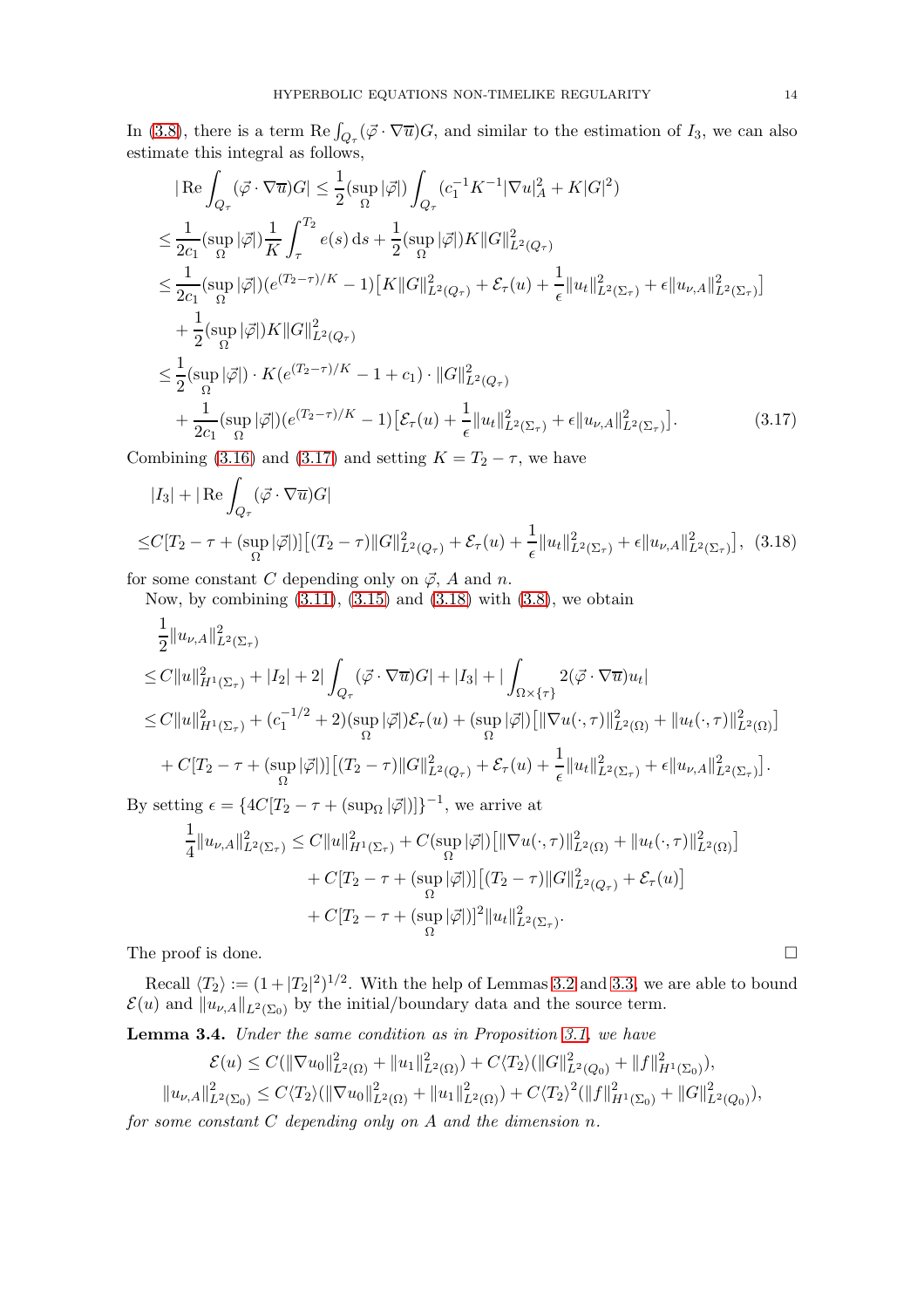*Proof.* Using the inequality in Lemma [3.2](#page-9-2) with  $\tau = 0$ , and noting that  $u(\cdot, 0) = u_0$  and  $u_t(\cdot, 0) = u_1$ , we have

<span id="page-14-0"></span>
$$
\mathcal{E}(u) \le 2\int_{\Omega} (|\nabla u_0|_A^2 + |u_1|^2) \, \mathrm{d}x + \frac{3}{\epsilon} \|f_t\|_{L^2(\Sigma_0)}^2 + \epsilon \|u_{\nu,A}\|_{L^2(\Sigma_0)}^2 + 8T_2 \|G\|_{L^2(Q_0)}^2. \tag{3.19}
$$

Substituting the inequality in Lemma [3.3](#page-11-4) with  $\tau = 0$  into [\(3.19\)](#page-14-0), and setting  $\epsilon$  in (3.19) to be  $\{2C[T_2 + (\sup_{\Omega}|\vec{\varphi}|)]\}^{-1}$ , we obtain

<span id="page-14-1"></span>
$$
\mathcal{E}(u) \le C(||\nabla u_0||_{L^2(\Omega)}^2 + ||u_1||_{L^2(\Omega)}^2) + C[T_2 + (\sup_{\Omega} |\vec{\varphi}|) + 1] (||f||_{H^1(\Sigma_0)}^2 + ||G||_{L^2(Q_0)}^2),
$$
 (3.20)

for some constant C depending only on  $\vec{\varphi}$ , A and n. Recall that in Lemma [3.3](#page-11-4) we have fixed the value of  $\phi$  on  $\partial\Omega$ . But we still have the freedom to choose the value of  $\phi$  in the interior of  $\Omega$ . We can choose  $\vec{\varphi}$  in such a way that  $\sup_{\Omega} |\vec{\varphi}| \leq 2 \sup_{\partial \Omega} |\vec{\varphi}|$ , and this choice guarantees

$$
\sup_{\Omega} |\vec{\varphi}| \le 2 \sup_{\partial \Omega} |A \cdot \nu_{\Sigma}| \le 2c_2,
$$

for the constant  $c_2$  given in Assumption [1.2.](#page-1-3) Combining this with  $(3.20)$ , we arrive at the first inequality of the lemma.

For the second inequality, we substitute the inequality in Lemma [3.2](#page-9-2) into the inequality in Lemma [3.3](#page-11-4) with  $\tau = 0$ , and this gives

$$
||u_{\nu,A}||_{L^{2}(\Sigma_{0})}^{2} \leq C[T_{2} + (\sup_{\Omega} |\vec{\varphi}|)][\|\nabla u_{0}\|_{L^{2}(\Omega)}^{2} + ||u_{1}||_{L^{2}(\Omega)}^{2}] + C[T_{2} + (\sup_{\Omega} |\vec{\varphi}|)]^{2}||f||_{H^{1}(\Sigma_{0})}^{2} + C[T_{2} + (\sup_{\Omega} |\vec{\varphi}|)]T_{2}||G||_{L^{2}(Q_{0})}^{2} + C[T_{2} + (\sup_{\Omega} |\vec{\varphi}|)][\frac{1}{\epsilon}||f_{t}||_{L^{2}(\Sigma_{0})}^{2} + \epsilon ||u_{\nu,A}||_{L^{2}(\Sigma_{0})}^{2} + T_{2}||G||_{L^{2}(Q_{0})}^{2}].
$$

By letting  $\epsilon = \{2C[T_2 + (\sup_{\Omega} |\vec{\varphi}|)]\}^{-1}$  and absorbing the  $||u_{\nu,A}||^2_{L^2(\Sigma_0)}$ -term on the RHS by the LHS, we obtain

$$
||u_{\nu,A}||_{L^2(\Sigma_0)}^2 \leq C[T_2 + (\sup_{\Omega} |\vec{\varphi}|)] (||\nabla u_0||_{L^2(\Omega)}^2 + ||u_1||_{L^2(\Omega)}^2) + C[T_2 + (\sup_{\Omega} |\vec{\varphi}|)]^2 (||f||_{H^1(\Sigma_0)}^2 + ||G||_{L^2(Q_0)}^2).
$$

Again, by using sup<sub> $\Omega$ </sub>  $|\vec{\varphi}| \leq 2c_2$ , we obtain the second inequality. The proof is complete.  $\Box$ **Remark 3.2.** When the hypersurface  $\Gamma_S$  is horizontal, the corresponding estimate of the Neumann data  $u_{\nu,A}$  given in Lemma [3.4](#page-13-2) will be a quantitative version of [\[LLT86,](#page-20-0) (2.7)].

Now we are ready to prove Proposition [3.1.](#page-8-6)

*Proof of Proposition [3.1.](#page-8-6)* In [\(3.4\)](#page-9-1), when  $\tau = 0$ , we have

<span id="page-14-2"></span>
$$
|\mathcal{E}(u) - e(0)| = |2 \operatorname{Re} \int_{\Sigma_0} \overline{f}_t u_{\nu,A} d\sigma + \operatorname{Re} \int_{Q_0} 2\overline{u}_t G|
$$
  
\n
$$
\leq 2 \int_{\Sigma_0} |f_t| |u_{\nu,A}| d\sigma + 2 \int_{Q_0} |u_t||G|
$$
  
\n
$$
\leq 2||f_t||_{L^2(\Sigma_0)} ||u_{\nu,A}||_{L^2(\Sigma_0)} + 2||u_t||_{L^2(Q_0)} ||G||_{L^2(Q_0)}.
$$
 (3.21)

For  $||u_t||_{L^2(Q_0)}$ , noticing  $||u_t||^2_{L^2(H_\tau)} \leq e(\tau)$ , so by  $(3.6)$  with K set to be  $T_2$ , we have

$$
||u_t||_{L^2(Q_0)}^2 = \int_0^{T_2} ||u_t||_{L^2(H_\tau)}^2 d\tau \le \int_0^{T_2} e(\tau) d\tau
$$
  

$$
\le T_2(e^{T_2/T_2} - 1)(\mathcal{E}(u) + T_2||G||_{L^2(Q_0)}^2 + 2\int_{\Sigma_0} |u_t u_{\nu,A}| d\sigma)
$$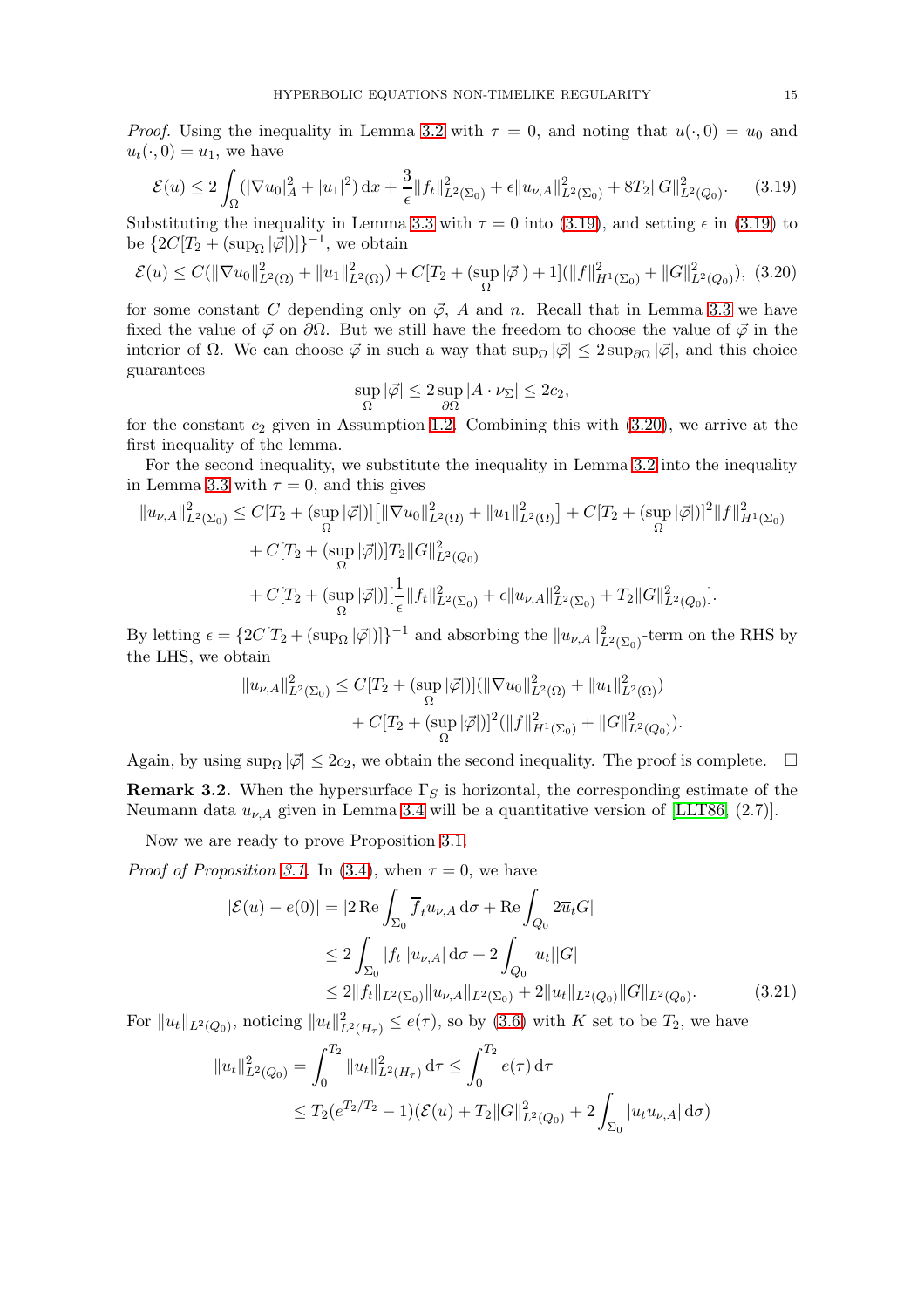$\leq CT_2(\mathcal{E}(u)+T_2||G||^2_{L^2(Q_0)}+2||f_t||_{L^2(\Sigma_0)}||u_{\nu,A}||_{L^2(\Sigma_0)}).$ 

Combining this with the estimates of  $\mathcal{E}(u)$  and  $||u_{\nu,A}||_{L^2(\Sigma_0)}$  given in Lemma [3.4,](#page-13-2) we obtain

$$
||u_t||_{L^2(Q_0)}^2 \le CT_2(||\nabla u_0||_{L^2(\Omega)}^2 + ||u_1||_{L^2(\Omega)}^2) + C(T_2 + 1)^2 (||G||_{L^2(Q_0)}^2 + ||f||_{H^1(\Sigma_0)}^2) + CT_2^2 ||G||_{L^2(Q_0)}^2 + CT_2^2 ||f_t||_{L^2(\Sigma_0)}^2 + C(T_2 + 1)(||\nabla u_0||_{L^2(\Omega)}^2 + ||u_1||_{L^2(\Omega)}^2) + C(T_2 + 1)^2 (||f||_{H^1(\Sigma_0)}^2 + ||G||_{L^2(Q_0)}^2) \le C\langle T_2 \rangle (||\nabla u_0||_{L^2(\Omega)}^2 + ||u_1||_{L^2(\Omega)}^2) + C\langle T_2 \rangle^2 (||G||_{L^2(Q_0)}^2 + ||f||_{H^1(\Sigma_0)}^2), \quad (3.22)
$$

for some constant C depending only on A and the dimension n. Substituting  $(3.22)$  into  $(3.21)$ , we obtain

$$
|\mathcal{E}(u) - e(0)| \le 2||f_t||_{L^2(\Sigma_0)}||u_{\nu,A}||_{L^2(\Sigma_0)} + C\langle T_2 \rangle^{1/2} (||\nabla u_0||_{L^2(\Omega)} + ||u_1||_{L^2(\Omega)})||G||_{L^2(Q_0)} + C\langle T_2 \rangle (||G||_{L^2(Q_0)} + ||f||_{H^1(\Sigma_0)})||G||_{L^2(Q_0)}.
$$

Again, by the estimate of  $||u_{\nu,A}||_{L^2(\Sigma_0)}$  given in Lemma [3.4,](#page-13-2) we arrive at

$$
|\mathcal{E}(u) - e(0)| \le C \langle T_2 \rangle^{1/2} \left[ \|\nabla u_0\|_{L^2(\Omega)} + \|u_1\|_{L^2(\Omega)} + \langle T_2 \rangle^{1/2} (\|f\|_{H^1(\Sigma_0)} + \|G\|_{L^2(Q_0)}) \right] \times (\|f\|_{H^1(\Sigma_0)} + \|G\|_{L^2(Q_0)})
$$

<span id="page-15-0"></span>The proof is complete.  $\Box$ 

## 4. Approximation of the solution

The results in Section [3](#page-8-0) are based on the prerequisite  $u \in C^2$ . This is not true for the system [\(1.1\)](#page-0-0) when:

- (1) only the compatibility condition up to order zero is satisfied;
- (2) and the initial/boundary data are merely  $H<sup>1</sup>$ .

However, these two issues can be overcome by approximation. That is to say, we can find smooth sequences  $u_{0,\epsilon}, u_{1,\epsilon}, f_{\epsilon}, G_{\epsilon}$  which converge to  $u_0, u_1, f, G$ , respectively, and under these approximate data, we obtain approximate solutions  $u_{\epsilon}$ , which will converge in  $H^1(\Gamma_S)$ . For the compatibility conditions issue, we shall modify  $f_{\epsilon}$ . And for the regularity issue, with the help of the estimate given in Lemma [3.4,](#page-13-2) we are able to approximate the system [\(1.1\)](#page-0-0) with smooth enough initial/boundary data and to show the corresponding approximate solution has a limit in  $H^1(\Gamma_S)$  and the corresponding energy is well-defined.

For readers convenience we reproduce [\[LLT86,](#page-20-0) Remark 2.10] below.

<span id="page-15-2"></span>**Lemma 4.1.** Assume A is a  $C^1$ -smooth real-valued symmetric matrix function, and  $\partial\Omega$ is  $C^2$ . Let u be a solution of the system  $(1.1)$  with  $(G, f, u_0, u_1)$  satisfying the regularity assumptions (m is a non-negative integer)

$$
\begin{cases} G \in L^1(0,T;H^m(\Omega)), \ \frac{d^m G}{dt^m} \in L^1(0,T;L^2(\Omega)), \\ f \in H^{m+1}(\Sigma) := L^2(0,T;H^{m+1}(\partial \Omega)) \cap H^{m+1}(0,T;L^2(\partial \Omega)), \\ u_0 \in H^{m+1}(\Omega), \ u_1 \in H^m(\Omega), \end{cases}
$$

and satisfying all necessary compatibility conditions up to order m. Then

$$
u \in C([0,T];H^{m+1}(\Omega)), \ \frac{\mathrm{d}^{(m+1)}u}{\mathrm{d}t^{(m+1)}} \in C([0,T];L^2(\Omega)), \ \text{and} \ \frac{\partial u}{\partial \nu} \in H^m(\Sigma).
$$

**Remark [4.1](#page-15-2).** The case of Lemma 4.1 when  $\nabla \cdot (A(x)\nabla)$  is replaced by  $\Delta$  is covered by [\[LLT86,](#page-20-0) Remark 2.10]. And in [\[LLT86,](#page-20-0) Section 4] the authors discussed how to generalize from  $\Delta$  to  $\nabla \cdot (A(x)\nabla)$  when  $m = 0, 1$ . Actually, by following the same steps in the proof

<span id="page-15-1"></span>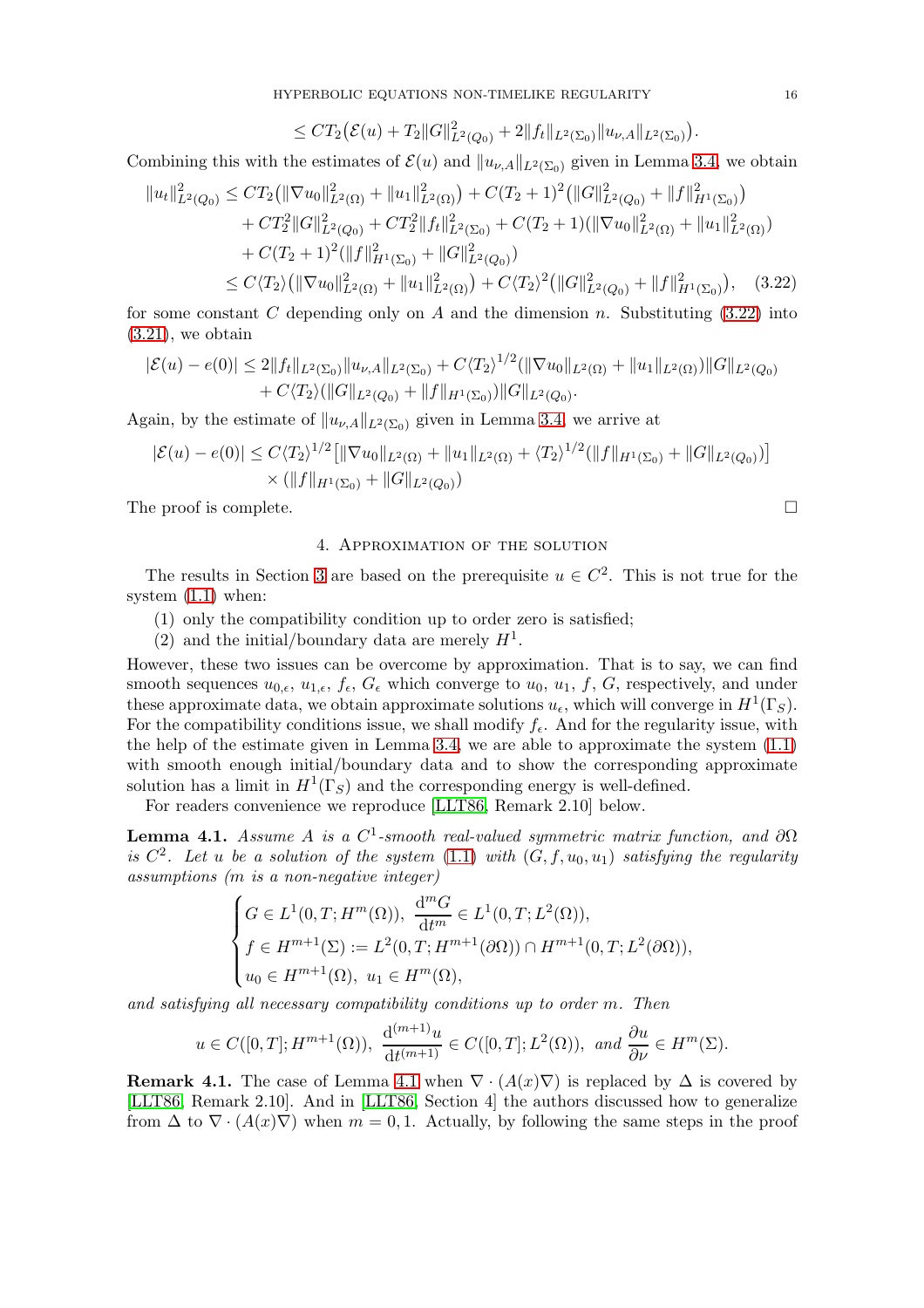of [\[LLT86,](#page-20-0) Theorem 2.2], we can generalize the scenario to any integer  $m$  not only 0 and 1, and the proof is straightforward so we omit it.

Readers should note that, in this work, the function space for the source  $Q$  is set to be  $L^2(Q)$ , which is a subset of the space  $L^1(0,T;H^m(\Omega))$  with  $m=0$  used in [\[LLT86,](#page-20-0) Remark 2.10].

4.1. The compatibility issue. We first deal with the compatibility condition issue. Recall  $\mathcal{E}(u)$  stands for  $\mathcal{E}(u;\Gamma_S)$ .

<span id="page-16-3"></span>**Lemma 4.2.** Given Assumptions [1.1](#page-1-2) and [1.2.](#page-1-3) In system [\(1.1\)](#page-0-0), assume  $u_0, u_1 \in C^\infty(\overline{\Omega}),$  $f \in C^{\infty}(\overline{\Sigma})$ ,  $G \in C^{\infty}(\overline{Q})$ , with  $u_0(x) = f(x,0)$  on  $\partial\Omega$ . Then we have  $u \in H^1(\Gamma_S)$  and

$$
\begin{split} |\mathcal{E}(u) - \int_{\Omega} (|\nabla u_0|_A^2 + |u_1|^2) \, dx \\ &\leq C \langle T_2 \rangle^{1/2} \big[ \|\nabla u_0\|_{L^2(\Omega)} + \|u_1\|_{L^2(\Omega)} + \langle T_2 \rangle^{1/2} (\|f\|_{H^1(\Sigma_0)} + \|G\|_{L^2(Q_0)}) \big] \\ &\times (\|f\|_{H^1(\Sigma_0)} + \|G\|_{L^2(Q_0)}). \end{split}
$$

and

$$
||u_{\nu,A}||_{L^{2}(\Sigma_0)}^{2} \leq C\langle T_{2}\rangle \big(||\nabla u_{0}||_{L^{2}(\Omega)}^{2}+||u_{1}||_{L^{2}(\Omega)}^{2}\big)+C\langle T_{2}\rangle^{2}\big(||G||_{L^{2}(Q_{0})}^{2}+||f||_{H^{1}(\Sigma_0)}^{2}\big).
$$

*Proof.* We shall find a sequence of  $C^2$ -smooth solutions  $\{u_{\epsilon}\}_{{\epsilon}>0}$  of

<span id="page-16-2"></span>
$$
\begin{cases}\n\partial_t^2 u_{\epsilon} - \nabla \cdot (A(x) \nabla u_{\epsilon}) = G & \text{in } Q, \\
u_{\epsilon} = f_{\epsilon} & \text{on } \Sigma, \\
u_{\epsilon} = u_0, \, \partial_t u_{\epsilon} = u_1 & \text{on } \Omega \times \{t = 0\},\n\end{cases}
$$
\n(4.1)

by using the regularity result in Lemma [4.1.](#page-15-2) For this, we need smoothness of  $u_0$ ,  $u_1$ , f and G, which are already assumed in this lemma, and we also need certain higher order compatibility conditions to be satisfied on  $\Omega \times \{t = 0\}$ . To guarantee the compatibility conditions, we modify the Dirichlet boundary datum  $f$ .

Let us construct a series of Dirichlet boundary data  $\{f_{\epsilon}\}_{{\epsilon}>0}$  in the following way. First, we define  $u_k$  in  $\overline{\Omega}$  iteratively for  $k \geq 2$  from  $u_0$  and  $u_1$  which is already given as the initial data,

$$
u_k(x) := \partial_t^{k-2} G(x,0) + \nabla \cdot (A(x) \nabla u_{k-2}(x)), \quad x \in \overline{\Omega}.
$$

recall that  $u_0, u_1 \in C^\infty(\overline{\Omega})$ . Recall the smoothness of A stipulated at the beginning of the article, i.e.  $A \in C^{n+4}(\overline{\Omega})$ . This guarantees

<span id="page-16-0"></span>
$$
u_{2k}, u_{2k+1} \in C^{n+5-2k}(\overline{\Omega}), \quad \forall 1 \le k \le \frac{K-1}{2},
$$
 (4.2)

for certain integer  $K$  which shall be determined later. Then, we fix a cutoff function  $\chi \in C_c^{\infty}(\mathbb{R})$  satisfying  $\chi(t) = 1$  when  $|t| \leq 1$  and  $\chi(t) = 0$  when  $|t| \geq 2$ , and we set

<span id="page-16-1"></span>
$$
f_{\epsilon}(x,t) := \chi(t/\epsilon) \sum_{k=0}^{K} \frac{t^k}{k!} u_k(x) + (1 - \chi(t/\epsilon)) f(x,t), \quad \forall (x,t) \in \overline{\Sigma}.
$$
 (4.3)

By [\(4.2\)](#page-16-0) and [\(4.3\)](#page-16-1),  $f_{\epsilon} \in C^{n+5-K}(\overline{\Sigma})$ . Now the compatibility conditions up to the order K required by Lemma [4.1,](#page-15-2) i.e.,

$$
u_k = \partial_t^k f_\epsilon \text{ on } \partial\Omega \times \{t = 0\}, \quad \forall k : 0 \le k \le K,
$$
\n
$$
(4.4)
$$

is satisfied (see also [\[Eva10,](#page-20-11) §7.2.3 (62)]). Therefore, we can use Lemma [4.1](#page-15-2) up to order  $N := \min\{n+5 - K, K\}$  to conclude that the corresponding solution  $u_{\epsilon}$  satisfies

 $u_{\epsilon} \in C([0,T]; H^N(\Omega)), \quad \partial_t u_{\epsilon} \in C([0,T]; H^{N-1}(\Omega)).$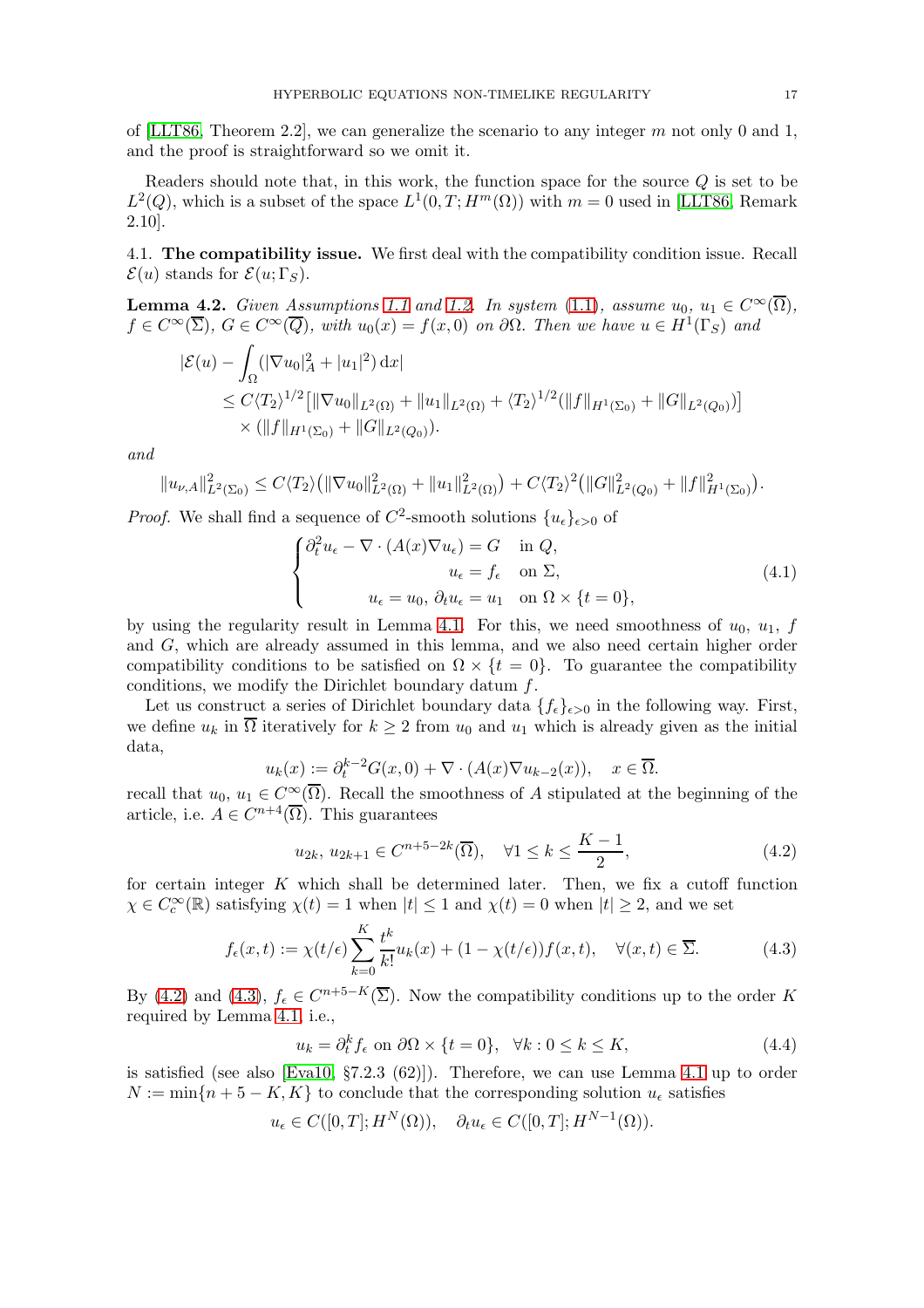By the Sobolev embedding theorem we know  $H^N(\Omega) \subset C^2(\overline{\Omega})$  when  $N - n/2 \geq 2$ , so we set  $K = \lfloor n/2 \rfloor + 2$ , and thus

<span id="page-17-0"></span>
$$
u_{\epsilon} \in C([0, T]; C^2(\overline{\Omega})), \quad \partial_t u_{\epsilon} \in C([0, T]; C^1(\overline{\Omega})), \tag{4.5}
$$

so  $\nabla \cdot (A \nabla u_{\epsilon}(\cdot, t)) \in C(\overline{\Omega})$  for each t. Therefore, the equation  $(\partial_t^2 - \Delta) u_{\epsilon} = 0$  implies

<span id="page-17-1"></span>
$$
\partial_t^2 u_\epsilon(x,t) \text{ is continuous with respect to } t. \tag{4.6}
$$

By  $(4.5)$  and  $(4.6)$  we obtain

<span id="page-17-6"></span>
$$
u_{\epsilon} \in C^2(\overline{Q}).\tag{4.7}
$$

The  $C^2$ -smoothness of  $u_{\epsilon}$  guarantees us to use Proposition [3.1](#page-8-6) to conclude

$$
\begin{split} |\mathcal{E}(u_{\epsilon}) - \int_{\Omega} (|\nabla u_{0}|_{A}^{2} + |u_{1}|^{2}) \, \mathrm{d}x| \\ &\leq C \langle T_{2} \rangle^{1/2} \big[ \|\nabla u_{0}\|_{L^{2}(\Omega)} + \|u_{1}\|_{L^{2}(\Omega)} + \langle T_{2} \rangle^{1/2} (\|f_{\epsilon}\|_{H^{1}(\Sigma_{0})} + \|G\|_{L^{2}(Q_{0})}) \big] \\ &\times (\|f_{\epsilon}\|_{H^{1}(\Sigma_{0})} + \|G\|_{L^{2}(Q_{0})}), \end{split} \tag{4.8}
$$

for some constant C depending only on A and n. Further, by the linearity of  $(4.1)$  we obtain

<span id="page-17-5"></span>
$$
\mathcal{E}(u_{\epsilon_1} - u_{\epsilon_2}) \le C \langle T_2 \rangle \|f_{\epsilon_1} - f_{\epsilon_2}\|_{H^1(\Sigma_0)}^2, \quad \forall \epsilon_1, \epsilon_2 > 0. \tag{4.9}
$$

Besides the compatibility conditions, the construction [\(4.3\)](#page-16-1) also guarantees  $f_{\epsilon} \to f$  in  $H^1(\Sigma)$ . Indeed, it is straightforward to check that

<span id="page-17-2"></span>
$$
||f - f_{\epsilon}||_{L^{2}(\Sigma)} \to 0, \quad ||\nabla|_{\Sigma, x}(f - f_{\epsilon})||_{L^{2}(\Sigma)} \to 0, \quad \text{as } \epsilon \to 0^{+}, \tag{4.10}
$$

where  $\nabla|_{\Sigma,x}$  stands for the spatial tangential gradient on  $\Sigma$ . Therefore, to show  $f_{\epsilon} \to f$  in  $H^1(\Sigma)$ , it is left to show  $\|\partial_t(f - f_\epsilon)\|_{L^2(\Sigma)} \to 0$  as  $\epsilon \to 0^+$ . By [\(4.3\)](#page-16-1) one can compute

$$
\partial_t (f_{\epsilon} - f)(x, t) = \frac{1}{\epsilon} \chi'(\frac{t}{\epsilon}) \left[ \sum_{k=0}^K \frac{t^k}{k!} u_k(x) - f(x, t) \right] + \chi(\frac{t}{\epsilon}) \left[ \sum_{k=0}^{K-1} \frac{t^k}{k!} u_k(x) - f'(x, t) \right]
$$
  
\n
$$
= \frac{1}{\epsilon} \chi'(\frac{t}{\epsilon}) \left[ \sum_{k=0}^K \frac{t^k}{k!} u_k(x) - u_0(x) - f'(x, \xi_t) t \right] + \chi(\frac{t}{\epsilon}) \left[ \sum_{k=0}^{K-1} \frac{t^k}{k!} u_k - f' \right]
$$
  
\n
$$
= \frac{t}{\epsilon} \chi'(\frac{t}{\epsilon}) \left[ \sum_{k=1}^K \frac{t^{k-1}}{k!} u_k(x) - f'(x, \xi_t) \right] + \chi(\frac{t}{\epsilon}) \left[ \sum_{k=0}^{K-1} \frac{t^k}{k!} u_k(x) - f'(x, t) \right],
$$

where we used the compatibility condition " $u_0(x) = f(x, 0)$  on  $\partial\Omega$ " and the Taylor's expansion with Lagrange remainder, and the  $\xi_t$  comes from the Lagrange remainder. Note that for every  $\epsilon > 0, \frac{(\cdot)}{\epsilon} \chi'(\frac{\cdot}{\epsilon})$  $\frac{1}{\epsilon}$ ) and  $\chi(\frac{1}{\epsilon})$  $\frac{1}{\epsilon}$ ) are uniformly bounded by  $\max\{2 \sup |\chi'|, 1\}$  in  $[0, T]$ , so  $|\partial_t(f_\epsilon - f)|^2$  is dominated by an integrable function F given as follows,

$$
F(x,t) := \max\{2\sup|\chi'|,1\}^2\big(\big|\sum_{k=1}^K\frac{t^{k-1}}{k!}u_k(x) - f'(x,\xi_t)\big| + \big|\sum_{k=0}^{K-1}\frac{t^k}{k!}u_k(x) - f'(x,t)\big|\big)^2.
$$

Also, from [\(4.3\)](#page-16-1) we see  $f_{\epsilon} = f$  when  $t \geq 2\epsilon$ , so  $\partial_t(f_{\epsilon} - f) = 0$  when  $t \geq 2\epsilon$  and hence  $\partial_t(f_\epsilon - f) \to 0$  almost everywhere in  $\Sigma$  as  $\epsilon \to 0^+$ . Therefore, by Lebesgue's dominated convergence theorem, we obtain

<span id="page-17-3"></span>
$$
\|\partial_t (f - f_\epsilon)\|_{L^2(\Sigma)} \to 0, \quad \text{as } \epsilon \to 0^+.
$$
\n(4.11)

Combining  $(4.10)$  with  $(4.11)$ , we arrive at

<span id="page-17-4"></span>
$$
||f - f_{\epsilon}||_{H^{1}(\Sigma)} \to 0, \quad \text{as } \epsilon \to 0^{+}.
$$
 (4.12)

Now, combining [\(4.12\)](#page-17-4) with [\(4.9\)](#page-17-5), we see  $\mathcal{E}(u_{\epsilon_1} - u_{\epsilon_2})$  goes to zero as  $\epsilon_1, \epsilon_2 \to 0^+$ , which implies  $\{\nabla_{\Gamma_S} u_{\epsilon}\}\)$  is a Cauchy sequence in  $L^2(\Gamma_S)$  and  $\{\partial_t u_{\epsilon}\}\)$  is a Cauchy sequence in  $L^2(\Gamma_S)$ .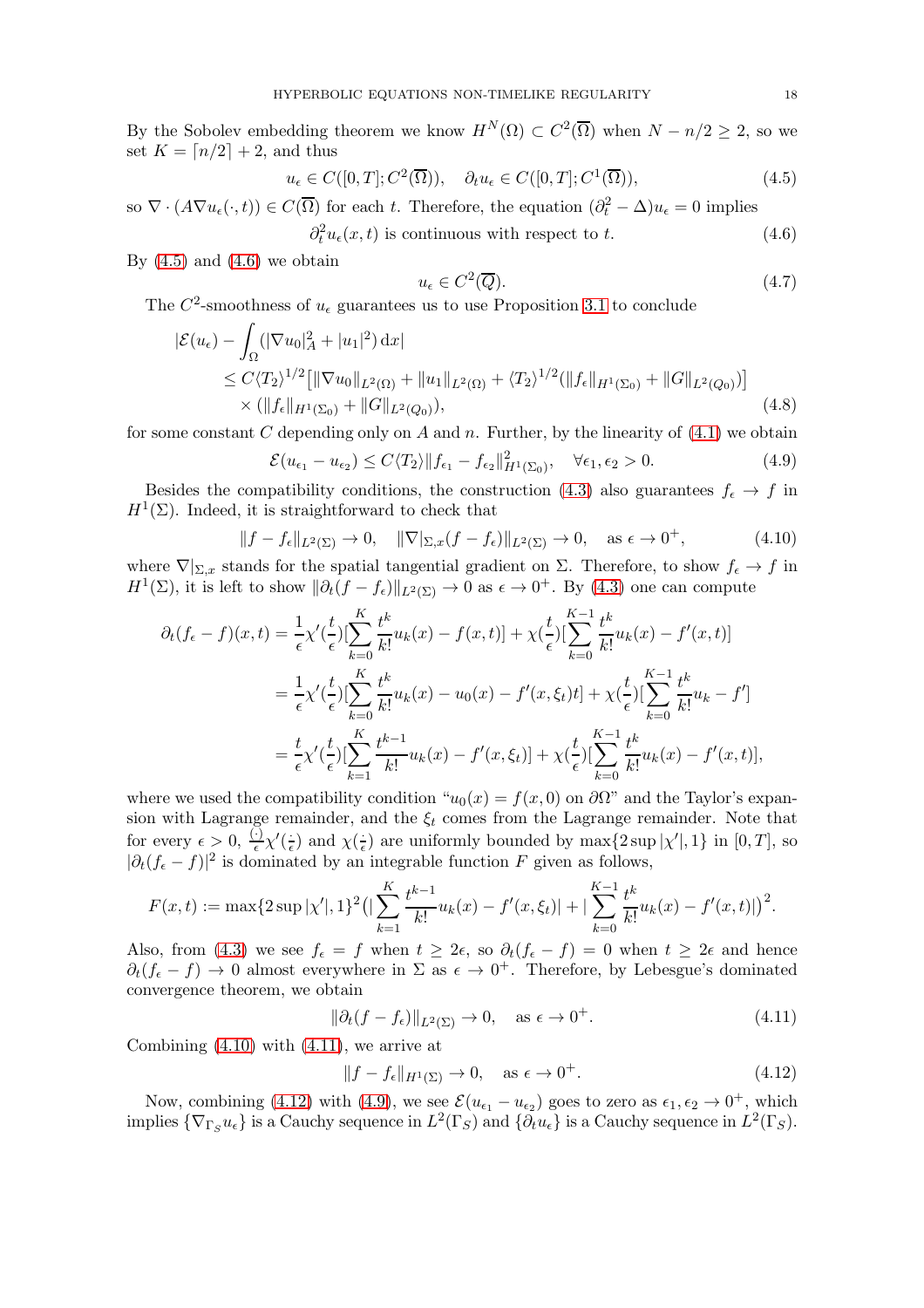We claim that " $\{\nabla_{\Gamma_S} u_{\epsilon}\}\$  being a Cauchy sequence in  $L^2(\Gamma_S)$ " is enough to conclude  $\{u_{\epsilon}\}\$ is a Cauchy sequence in  $H^1(\Gamma_S)$ . This is due to the reason that every  $u_{\epsilon}$  has the same trace on  $\partial \Gamma_S$ . Hence, we can define  $u|_{\Gamma_S}$  as the limit of  $u_{\epsilon}|_{\Gamma_S}$ , i.e.,

$$
u|_{\Gamma_S}:=\lim_{\epsilon\to 0^+}u_\epsilon|_{\Gamma_S},
$$

and the estimate [\(4.9\)](#page-17-5) implies the limit  $u|_{\Gamma_S}$  is in  $H^1(\Gamma_S)$ . Moreover, the energy  $\mathcal{E}(u)$  is well-defined and by Lemma [2.2](#page-6-1) and we see  $\mathcal{E}(u_\epsilon) \to \mathcal{E}(u)$  as  $\epsilon \to 0^+$ . Now, taking the limit of [\(4.8\)](#page-17-6), we obtain

$$
\begin{split} |\mathcal{E}(u) - \int_{\Omega} (|\nabla u_0|_A^2 + |u_1|^2) \, dx \\ &\leq C \langle T_2 \rangle^{1/2} \big[ \|\nabla u_0\|_{L^2(\Omega)} + \|u_1\|_{L^2(\Omega)} + \langle T_2 \rangle^{1/2} (\|f\|_{H^1(\Sigma_0)} + \|G\|_{L^2(Q_0)}) \big] \\ &\times (\|f\|_{H^1(\Sigma_0)} + \|G\|_{L^2(Q_0)}). \end{split}
$$

For  $||u_{\nu,A}||_{L^2(\Sigma_0)}$ , by combining the arguments above with Lemma [3.4,](#page-13-2) we can see  $u_{\nu,A}$  is also well-define on  $\Sigma_0$  and

$$
||u_{\nu,A}||_{L^{2}(\Sigma_0)}^{2} \leq C\langle T_{2}\rangle \big(||\nabla u_{0}||_{L^{2}(\Omega)}^{2} + ||u_{1}||_{L^{2}(\Omega)}^{2}\big) + C\langle T_{2}\rangle^{2} \big(||G||_{L^{2}(Q_{0})}^{2} + ||f||_{H^{1}(\Sigma_0)}^{2}\big).
$$
  
The proof is complete.

4.2. The regularity issue. The  $C^{\infty}$ -smooth regularities requirements for  $u_0, u_1, f$  and G in Lemma [4.2](#page-16-3) can be further improved. Recall the statement of Theorem [1.1.](#page-2-0).

*Proof of Theorem [1.1.](#page-2-0)* We shall utilize Lemma [4.2.](#page-16-3) One can find sequences  $\{u_{0,\epsilon}\}_{{\epsilon}>0}$ ,  ${u_{1,\epsilon}}_{\epsilon>0}, \{\tilde{f}_{\epsilon}\}_{\epsilon>0}, \{G_{\epsilon}\}_{\epsilon>0},$  satisfying the following requirements:

<span id="page-18-2"></span>
$$
\begin{cases} \{u_{0,\epsilon}\}_{\epsilon>0} \subset C^{\infty}(\overline{\Omega}) \text{ such that } \|u_{0,\epsilon} - u_0\|_{H^1(\Omega)} \leq \epsilon, \\ \{u_{1,\epsilon}\}_{\epsilon>0} \subset C^{\infty}(\overline{\Omega}) \text{ such that } u_{1,\epsilon} \to u_1 \text{ in } L^2(\Omega), \\ \{\tilde{f}_{\epsilon}\}_{\epsilon>0} \subset C^{\infty}(\overline{\Sigma}) \text{ such that } \|\tilde{f}_{\epsilon} - f\|_{H^1(\Sigma)} \leq \epsilon, \\ \{G_{\epsilon}\}_{\epsilon>0} \subset C^{\infty}(\overline{Q}) \text{ such that } G_{\epsilon} \to G \text{ in } L^2(Q). \end{cases}
$$
(4.13)

The condition " $u_0(x) = f(x, 0)$  on  $\partial\Omega$ "mentioned in [\(1.2\)](#page-0-1) does not guarantee  $u_{0,\epsilon}(x) =$  $\tilde{f}_{\epsilon}(x,0)$  on  $\partial\Omega$ . Hence we need to modify  $\tilde{f}_{\epsilon}$  to  $f_{\epsilon}$  so that  $(u_{0,\epsilon}, u_{1,\epsilon}, f_{\epsilon}, G_{\epsilon})$  meet the requirements of Lemma [4.2.](#page-16-3)

Similar to [\(4.3\)](#page-16-1), we fix a cutoff function  $\chi \in C_c^{\infty}(\mathbb{R})$  satisfying  $\chi(t) = 1$  when  $|t| \leq 1$  and  $\chi(t) = 0$  when  $|t| \geq 2$ , and set

<span id="page-18-0"></span>
$$
f_{\epsilon}(x,t) := \chi(t/\epsilon)u_{0,\epsilon}(x) + (1 - \chi(t/\epsilon))\tilde{f}_{\epsilon}(x,t), \quad \forall (x,t) \in \overline{\Sigma}.
$$
 (4.14)

Then,

<span id="page-18-3"></span><span id="page-18-1"></span>
$$
f_{\epsilon} \in C^{\infty}(\overline{\Omega}), \text{ and } u_{0,\epsilon}(x) = f_{\epsilon}(x,0) \text{ on } \partial\Omega.
$$
 (4.15)

It can be seen that (see  $(4.10)$ )

$$
||f - f_{\epsilon}||_{L^{2}(\Sigma)} \to 0, \quad ||\nabla|_{\Sigma, x}(f - f_{\epsilon})||_{L^{2}(\Sigma)} \to 0, \quad \text{as } \epsilon \to 0^{+}, \tag{4.16}
$$

so, to guarantee  $f_{\epsilon} \to f$  in  $H^{1}(\Sigma)$ , it is left to show  $\|\partial_{t}(f - f_{\epsilon})\|_{L^{2}(\Sigma)} \to 0$  as  $\epsilon \to 0^{+}$ . By  $(4.14)$  we have

$$
\partial_t (f_{\epsilon} - f)(x, t) = \partial_t (\tilde{f}_{\epsilon} - f) - \chi(t/\epsilon) \tilde{f}'_{\epsilon} + \frac{1}{\epsilon} \chi'(t/\epsilon) (u_{0,\epsilon}(x) - \tilde{f}_{\epsilon}(x, t))
$$
  
\n
$$
= \partial_t (\tilde{f}_{\epsilon} - f) - \chi(t/\epsilon) \tilde{f}'_{\epsilon}
$$
  
\n
$$
+ \frac{t}{\epsilon} \chi'(t/\epsilon) \frac{[u_{0,\epsilon}(x) - u_0(x)] + [f(x, 0) - \tilde{f}_{\epsilon}(x, 0)] + [\tilde{f}_{\epsilon}(x, 0) - \tilde{f}_{\epsilon}(x, t)]}{t},
$$
\n(4.17)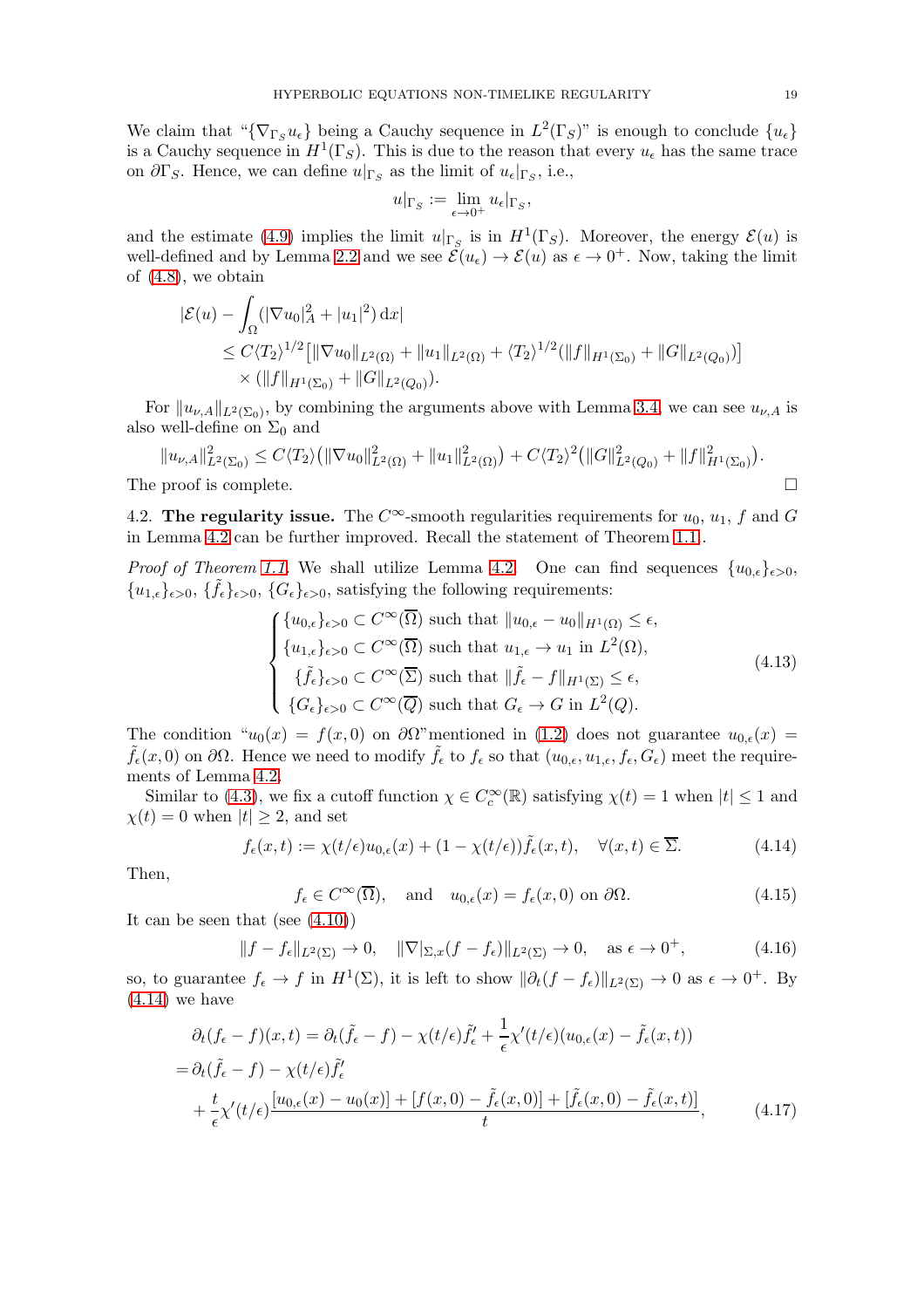where we used the compatibility condition  $u_0(x) = f(x, 0)$  on  $\partial\Omega$ .

The function  $\frac{(\cdot)}{\epsilon} \chi'(\frac{\cdot}{\epsilon})$  $\frac{1}{\epsilon}$ ) is supported in the interval  $[\epsilon, 2\epsilon]$  and is bounded by  $2 \max |\chi'|$ , and  $||u_{0,\epsilon}-u_0||_{H^1(\Omega)} \leq \epsilon$ , so

<span id="page-19-0"></span>
$$
\int_{\Sigma} \left| \frac{t}{\epsilon} \chi'(\frac{t}{\epsilon}) \frac{u_{0,\epsilon}(x) - u_0(x)}{t} \right|^2 \le C \int_{\epsilon}^{2\epsilon} \left( \int_{\partial \Omega} \left| \frac{u_{0,\epsilon}(x) - u_0(x)}{\epsilon} \right|^2 \right) dt
$$
\n
$$
= C \epsilon^{-1} \| u_{0,\epsilon} - u_0 \|_{L^2(\partial \Omega)}^2 \le C \epsilon^{-1} \| u_{0,\epsilon} - u_0 \|_{H^1(\Omega)}^2
$$
\n
$$
\le C \epsilon, \tag{4.18}
$$

where we used the trace theorem. Similarly, we have

$$
\int_{\Sigma} |\frac{t}{\epsilon} \chi'(\frac{t}{\epsilon}) \frac{f(x,0) - \tilde{f}_{\epsilon}(x,0)}{t}|^2 \le C\epsilon^{-1} \|f - \tilde{f}_{\epsilon}\|_{L^2(\partial\Omega)}^2 \le C\epsilon^{-1} \|f - \tilde{f}_{\epsilon}\|_{H^1(\Sigma)}^2 \le C\epsilon. \tag{4.19}
$$

We can also estimate the last term in [\(4.17\)](#page-18-1). Note that  $\tilde{f}_{\epsilon}$  is a smooth function, so we have

$$
\int_{\Sigma} \left| \frac{t}{\epsilon} \chi'(\frac{t}{\epsilon}) \frac{\tilde{f}_{\epsilon}(x,0) - \tilde{f}_{\epsilon}(x,t)}{t} \right|^{2} d\sigma = \int_{\Sigma} \left| \frac{t}{\epsilon} \chi'(\frac{t}{\epsilon}) \right|^{2} |\partial_{t} \tilde{f}_{\epsilon}(x,t) + \mathcal{O}(t)|^{2} d\sigma
$$
  

$$
\leq 2 \int_{\Sigma} \left| \frac{t}{\epsilon} \chi'(\frac{t}{\epsilon}) \right|^{2} |\partial_{t} \tilde{f}_{\epsilon}(x,t)|^{2} d\sigma + \mathcal{O}(\epsilon^{2}).
$$

The function  $\left| \frac{t}{\epsilon} \right|$  $\frac{t}{\epsilon}\chi'(\frac{t}{\epsilon}$  $\frac{t}{\epsilon}$ |<sup>2</sup>|∂t  $\tilde{f}_{\epsilon}(x,t)$ |<sup>2</sup> is dominated by  $C|\partial_t \tilde{f}_{\epsilon}(x,t)|^2$  for certain constant C, whose Lebesgue integral in  $\Sigma$  is bounded by  $C\|\tilde{f}_{\epsilon}\|_{H^1(\Sigma)}$ , and hence bounded by  $C\|f\|_{H^1(\Sigma)}+$ 1 when  $\epsilon$  is small enough. Also, the function  $\frac{t}{\epsilon}$  $\frac{t}{\epsilon}\chi'(\frac{t}{\epsilon}$  $\frac{t}{\epsilon})|^2 |\partial_t \tilde{f}_{\epsilon}(x,t)|^2$  converges to  $0$  for  $\forall (x,t) \in$  $\overline{\Sigma}$  as  $\epsilon \to 0^+$ , which is because  $\frac{t}{\epsilon}$  $\frac{t}{\epsilon}\chi'(\frac{t}{\epsilon}$  $\frac{t}{\epsilon}$ |<sup>2</sup> converges to 0 for  $\forall t \in [0, T]$  as  $\epsilon \to 0^+$ . Therefore, by Lebesgue's dominated convergence theorem we have

<span id="page-19-2"></span>
$$
\lim_{\epsilon \to 0^+} \int_{\Sigma} \left| \frac{t}{\epsilon} \chi'(\frac{t}{\epsilon}) \frac{\tilde{f}_{\epsilon}(x,0) - \tilde{f}_{\epsilon}(x,t)}{t} \right|^2 d\sigma \le 2 \lim_{\epsilon \to 0^+} \int_{\Sigma} \left| \frac{t}{\epsilon} \chi'(\frac{t}{\epsilon}) \right|^2 |\partial_t \tilde{f}_{\epsilon}(x,t)|^2 d\sigma = 0. \tag{4.20}
$$

Combining [\(4.18\)](#page-19-0), [\(4.19\)](#page-19-1), [\(4.20\)](#page-19-2) with [\(4.17\)](#page-18-1), we conclude  $\|\partial_t(f_{\epsilon} - f)\|_{L^2(\Sigma)} \to 0$ , so

<span id="page-19-5"></span><span id="page-19-4"></span><span id="page-19-3"></span><span id="page-19-1"></span>
$$
||f_{\epsilon} - f||_{H^{1}(\Sigma)} \to 0, \quad \epsilon \to 0^{+}.
$$
\n(4.21)

By [\(4.13\)](#page-18-2) and [\(4.15\)](#page-18-3), we see  $(u_{0,\epsilon}, u_{1,\epsilon}, f_{\epsilon}, G_{\epsilon})$  meet the requirement of Lemma [4.2,](#page-16-3) so the corresponding solution  $u_{\epsilon}$  satisfies

$$
\begin{split} |\mathcal{E}(u_{\epsilon}) - \int_{\Omega} (|\nabla u_{0,\epsilon}|_{A}^{2} + |u_{1,\epsilon}|^{2}) \, \mathrm{d}x] \\ &\leq C \langle T_{2} \rangle^{1/2} \left[ \|\nabla u_{0,\epsilon}\|_{L^{2}(\Omega)} + \|u_{1,\epsilon}\|_{L^{2}(\Omega)} + \langle T_{2} \rangle^{1/2} (\|f_{\epsilon}\|_{H^{1}(\Sigma_{0})} + \|G_{\epsilon}\|_{L^{2}(Q_{0})}) \right] \\ &\times (\|f_{\epsilon}\|_{H^{1}(\Sigma_{0})} + \|G_{\epsilon}\|_{L^{2}(Q_{0})}), \end{split} \tag{4.22}
$$

and

$$
|\mathcal{E}(u_{\epsilon_1} - u_{\epsilon_2}) - \int_{\Omega} (|\nabla(u_{0,\epsilon_1} - u_{0,\epsilon_2})|_{A}^{2} + |u_{1,\epsilon_1} - u_{1,\epsilon_2}|^{2}) dx|
$$
  
\n
$$
\leq C \langle T_2 \rangle^{1/2} [\|\nabla(u_{0,\epsilon_1} - u_{0,\epsilon_2})\|_{L^2(\Omega)} + \|u_{1,\epsilon_1} - u_{1,\epsilon_2}\|_{L^2(\Omega)} + \langle T_2 \rangle^{1/2} (\|f_{\epsilon_1} - f_{\epsilon_2}\|_{H^1(\Sigma_0)} + \|G_{\epsilon_1} - G_{\epsilon_2}\|_{L^2(Q_0)})] \times (\|f_{\epsilon_1} - f_{\epsilon_2}\|_{H^1(\Sigma_0)} + \|G_{\epsilon_1} - G_{\epsilon_2}\|_{L^2(Q_0)}). \tag{4.23}
$$

Combining the limits given in [\(4.13\)](#page-18-2) and [\(4.21\)](#page-19-3) with [\(4.23\)](#page-19-4), we see the limit of  $\{u_{\epsilon}\}\$  and  $\{\partial_t u_{\epsilon}\}\)$  exist in  $H^1(\Gamma_S)$  and in  $L^2(\Sigma_S)$ , respectively, and the limit coincides with the solution u. Therefore, by taking the limit of  $(4.22)$ , we arrive at the conclusion.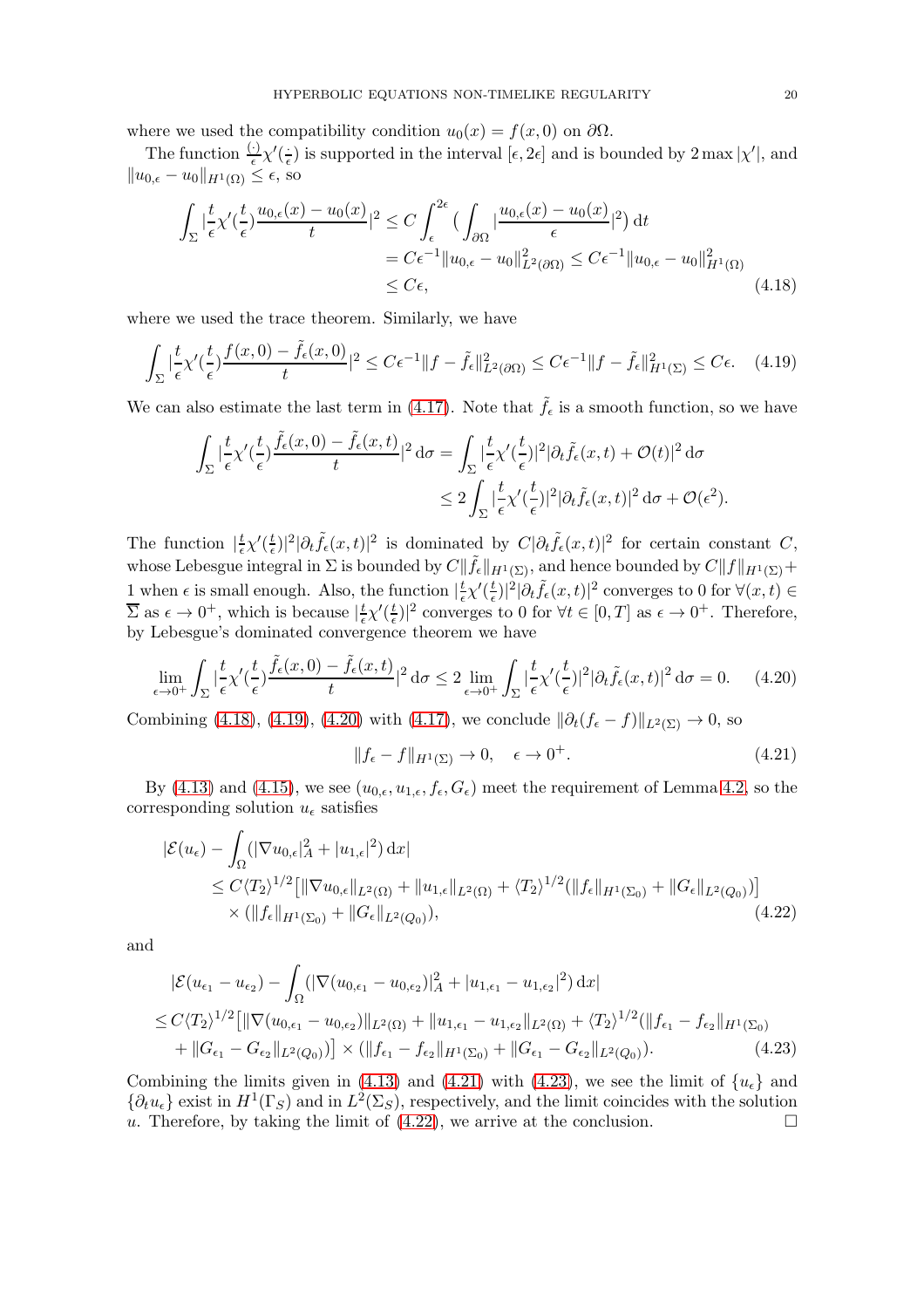*Proof of Corollary [1.2.](#page-3-3)* Recall the notation  $\mathcal{E}(u; \Gamma_\tau)$  defined in [\(1.7\)](#page-3-5). When  $f = 0$  and  $G = 0$ , by Theorem [1.1](#page-2-0) we have

$$
\mathcal{E}(u; \Gamma_\tau) = \int_{\Omega} (|\nabla u_0|_A^2 + |u_1|^2) \, \mathrm{d}x,
$$

which is true for any  $\tau$ . The proof is done.

We can borrow the arguments in the proof of Theorem [1.1](#page-2-0) to show Theorem [1.3.](#page-3-4)

*Proof of Theorem [1.3.](#page-3-4)* The sequences  $(u_{0,\epsilon}, u_{1,\epsilon}, f_{\epsilon}, G_{\epsilon})$  constructed in the proof of Theorem [1.1](#page-2-0) meet the requirement of Lemma [4.2,](#page-16-3) so the corresponding solution  $u_{\epsilon}$  satisfies

 $||u_{\epsilon,\nu,A}||_{L^{2}(\Sigma_{0})}^{2} \leq C\langle T_{2}\rangle \big(||\nabla u_{0,\epsilon}||_{L^{2}(\Omega)}^{2} + ||u_{1,\epsilon}||_{L^{2}(\Omega)}^{2}\big) + C\langle T_{2}\rangle^{2} \big(||G_{\epsilon}||_{L^{2}(Q_{0})}^{2} + ||f_{\epsilon}||_{H^{1}(\Sigma_{0})}^{2}\big).$ 

<span id="page-20-8"></span>By taking the limit, we obtain the result.  $\square$ 

## 5. Concluding remark

One of the possible future directions succeeding this work is to study the case where the initial/boundary data possess higher order regularities. The corresponding results are classical for horizontal planes, i.e. for  $\Gamma_S = \Omega \times \{t = \tau\}$ , see e.g. [\[Eva10,](#page-20-11) §7.2.3] for Dirichlet boundary condition cases. However, the method used for horizontal planes seems not to directly apply to the non-timelike case. More careful investigations are needed.

Another direction is to look at the timelike case. Physically speaking, the timelike case corresponds to supersonic waves. In this case the shock wave phenomenon could happen, which could cause additional singularities to the solution. Hence, a reasonable expectation is that the regularity of the solution on timelike hypersurfaces will not be as good as on non-timelike hypersurfaces.

Acknowledgements. The author was supported by the Academy of Finland (Finnish Centre of Excellence in Inverse Modelling and Imaging, grant numbers 312121 and 309963).

### **REFERENCES**

- <span id="page-20-4"></span>[Ava97] G. Avalos, Sharp regularity estimates for solutions of the wave equation and their traces with prescribed Neumann data, Appl. Math. Optim. 35 (1997), no. 2, 203–219. MR1424790
- <span id="page-20-11"></span>[Eva10] L. C. Evans, Partial differential equations, Second, Graduate Studies in Mathematics, vol. 19, American Mathematical Society, Providence, RI, 2010. MR2597943
- <span id="page-20-10"></span>[Ike05] R. Ikehata, Local energy decay for linear wave equations with variable coefficients, J. Math. Anal. Appl. 306 (2005), no. 1, 330–348. MR2132904
- <span id="page-20-0"></span>[LLT86] I. Lasiecka, J.-L. Lions, and R. Triggiani, Nonhomogeneous boundary value problems for second order hyperbolic operators, J. Math. Pures Appl. (9) 65 (1986), no. 2, 149–192. MR867669
- <span id="page-20-3"></span>[LM72] J.-L. Lions and E. Magenes, Non-homogeneous boundary value problems and applications. Vol. I–III, Die Grundlehren der mathematischen Wissenschaften, Band 181, Springer-Verlag, New York-Heidelberg, 1972–1973. MR0350177
- <span id="page-20-1"></span>[LT81] I. Lasiecka and R. Triggiani, A cosine operator approach to modeling  $L_2(0, T; L_2(\Gamma))$ —boundary input hyperbolic equations, Appl. Math. Optim. 7 (1981), no. 1, 35–93. MR600559
- <span id="page-20-2"></span>[LT83] I. Lasiecka and R. Triggiani, Regularity of hyperbolic equations under  $L_2(0, T; L_2(\Gamma))$ -Dirichlet boundary terms, Appl. Math. Optim. 10 (1983), no. 3, 275–286. MR722491
- <span id="page-20-5"></span>[LT88] I. Lasiecka and R. Triggiani, A lifting theorem for the time regularity of solutions to abstract equations with unbounded operators and applications to hyperbolic equations, Proc. Amer. Math. Soc. 104 (1988), no. 3, 745–755. MR964851
- <span id="page-20-9"></span>[Mor61] C. S. Morawetz, The decay of solutions of the exterior initial-boundary value problem for the wave equation, Comm. Pure Appl. Math. 14 (1961), 561–568. MR132908
- <span id="page-20-7"></span><span id="page-20-6"></span>[MPMS21] C. J Meroño, L. Potenciano-Machado, and M. Salo, The fixed angle scattering problem with a first order perturbation, Ann. Henri Poincaré (2021).
	- [MS21] S. Ma and M. Salo, Fixed angle inverse scattering in the presence of a riemannian metric, J. Inverse Ill-Posed Probl. (2021). Pre-published online. doi: 10.1515/jiip-2020-0119.